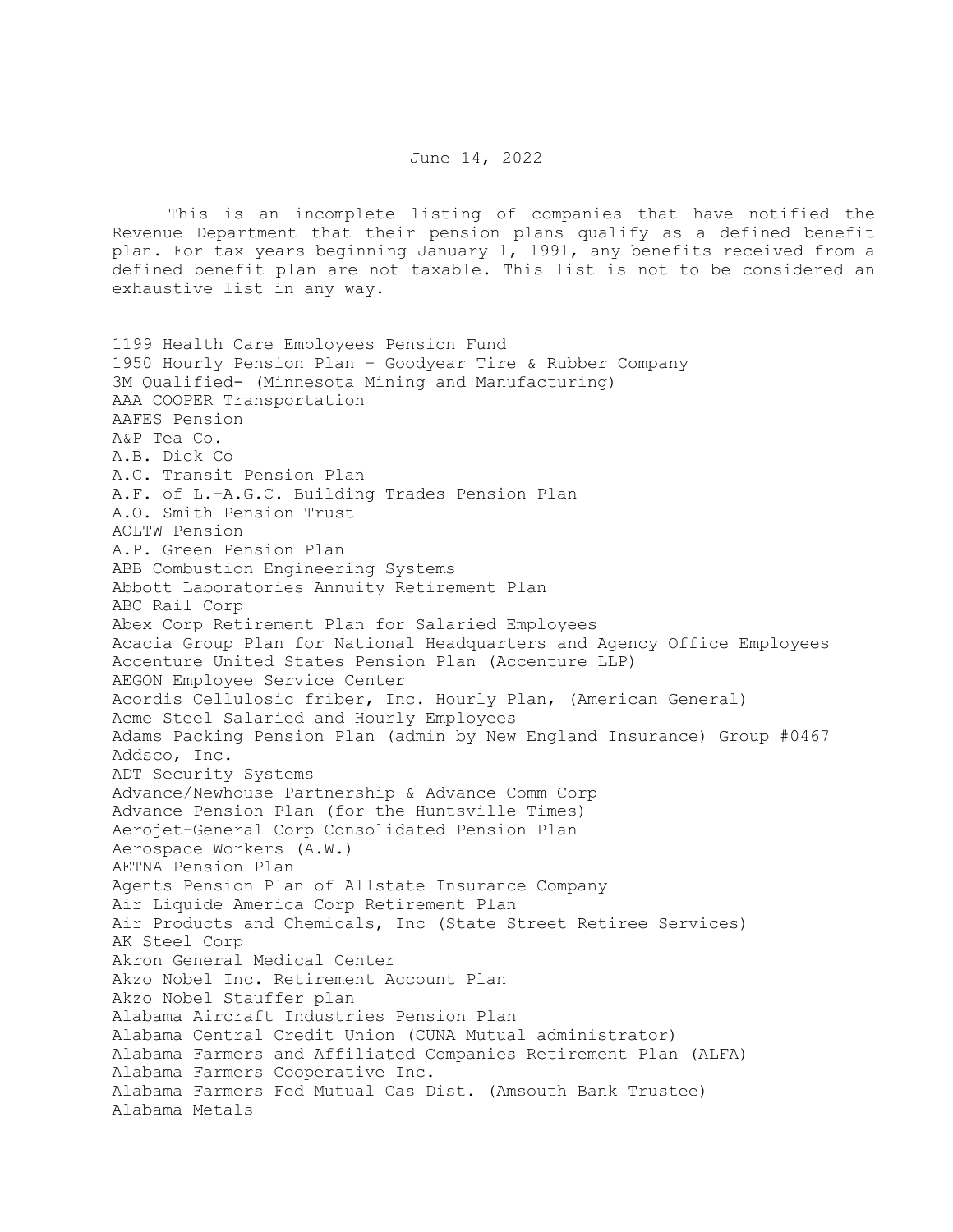Alabama Power Company Pension Plan Alabama River Pulp Company, Inc Alameda-contra Costa Transit (AC Transit Employees Retirement Sys Alaska Electrical Pension Fund Alaska Laborers-Employers Retirement Alaska Teachers' Retirement System Alaska Teamster-Employer Pension Plan Alaska United Food and Commercial Workers Pension Fund Alatex Albany International (Appleton Wire Division) Albemarle Corporation ALCAN (Rolled Products Hourly Employees, Products Salaried Employees) Alcatel-Lucent Retirement Income Plan (Lucent Technologies & Nokia Retirement) ALCOA -Aluminum Co of America ALFA Laval Retirement Income Plan Allegheny Ludlum Steel Master (formerly Teledyne Brown Engineering) Alight Solution BPS admin. State Farm Retirement Plan\* Alliant Energy-Wisconsin Power & Light Company Alliant Techsystems Pension Plan (ATK) Allied Domecq USA Allied Products Corporation Retirement Plan (PBGC) Allied-Signal Corp Allis Chalmers Consolidated Pension Plan Allison Engine Hourly - admin by First Chicago NBD Bank Allstate Retirement Plan Alltel Corp Pension Plan ALSTOM Power Inc Pension Plan Altec Industries, Inc. Associates' Pension Plan Alternator & Generator Specialists Inc Altria Group Aluminum Brick & Glass Workers (United Steelworkers of America ABG Div) Alyeska Pipeline Service Co Amalgamated Cotton Garment & Allied Industries Fund Ameren American Airlines Pension Plan American Bakers Association Retirement Plan American Bureau of Shipping (MetLife administrator) American Cast Iron Pipe Co American Color Graphics Pension Plan for Hourly Employees (The Equitable) American Cyanamid Retirement Trust American Electric Power System Retirement Plan American Federation of Musicians & Employers Pension Fund American General Retirement Plan American Home Products American International Group (Hartford Steam Boiler) American Maize Products Co. Retirement for Salaried Employees American National Can American Olean Tile Co American Red Cross American Standard Inc - Spinoff Defined Plan American States Employees Retirement Plan American Steel foundries (distributed by Principal Financial Group) American Tobacco Company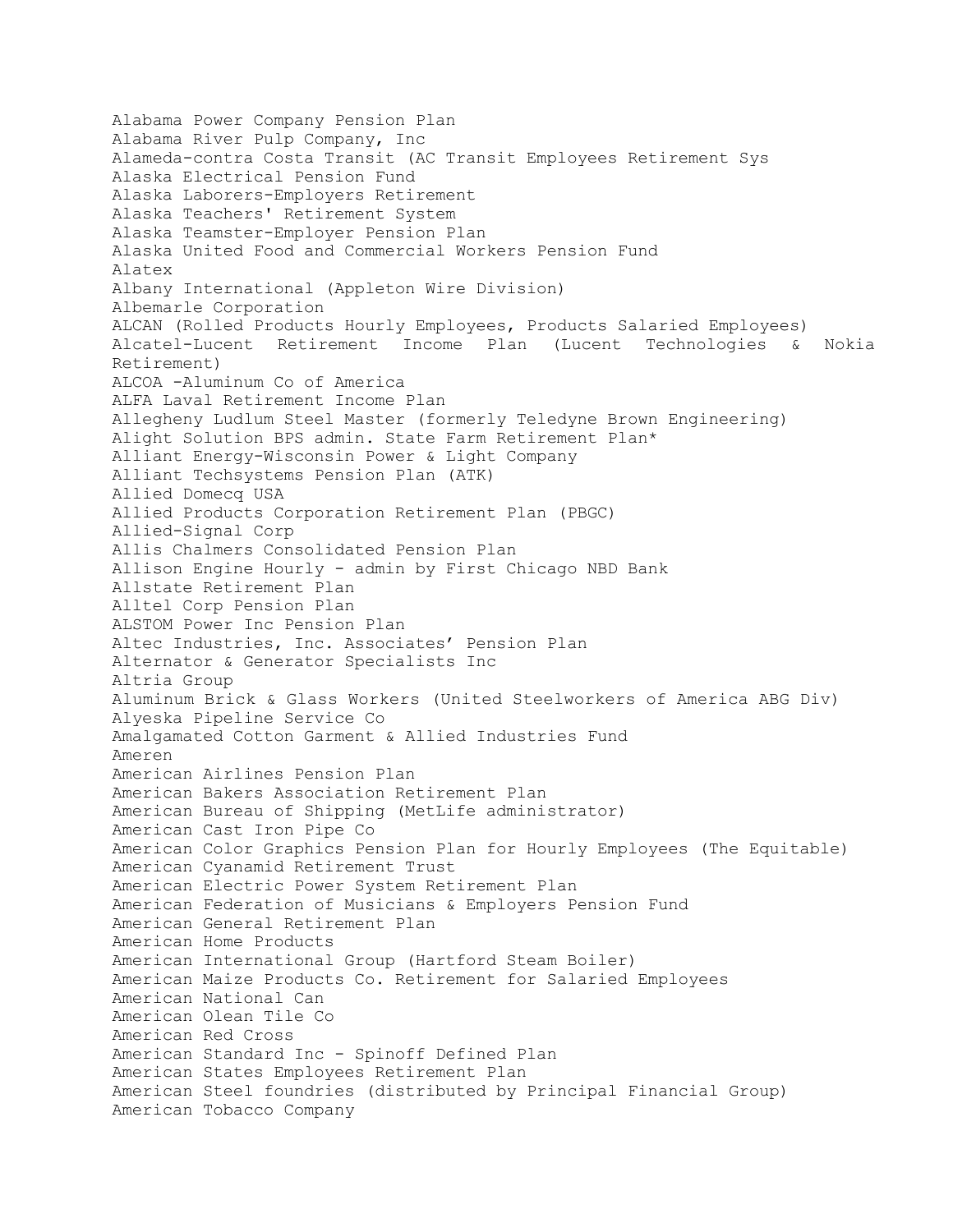American Welding & Manufacturing Co American World Airways Inc Cooperative Retirement Income Plan America's First Credit Union admin by The Principal Financial Group Americlean Salaried Pension Plan Ameritech Management Pension Plan Ameritech Pension Plan Amoco Retirement Plan Ampex (Administered by Chase Manhattan Bank) (now Quantegy) AmSouth Bank Retirement Plan AMSTED Industries Inc (distributed by Wells Fargo Bank) Andersen Corporation Employees Pension Plan Anniston Star Annuity Board of the Southern Baptist Convention Ansell Corp Applied Industrial Materials Corporation Hourly Employees Archer Daniels Midland Co(ADM) Archdiocese Baltimore Lay Employees Retirement Plan ArcelorMittal Pension Plan (formerly Inland Steel) Ardagh DC Pension Scheme ARINC Inc. Retirement Income Plan Arizona Corrections Officers Retirement Plan (CORP) Arizona Pipe Trades Pension Trust Fund Arizona State Retirement System Arkansas Teachers Retirement System Armco, Inc. Armour Pension Plan Armstrong World Industries (CG Life Pension) ArvinMeritor, Inc (formerly Arvin Industries, Inc) ASARCO Asbestos Workers Local Union No. 55 Pension Plan Asbestos Workers Local Union No. 78(Transamerica Retirement Plan) Ascension Health Retirement Plan Ashland Inc. Ashland Oil Inc. Associated Milk Producers Inc. (Dairy Farmers of America Inc. Retirement) AstraZeneca AT&T (Fidelity Investment) ATHENS-CLARK County pension Atkins Atlanta Gas Light Company Atlanta Ironworkers Local 387 Pension Plan Atlanta Plumbers & Steamfitters Local #72 Atlanta Policemen Pension Atlantic & Gulf Region Pension Fund Atlantic Richfield (ARCO) Atlantic States Pension Plan Atmos Energy Corporation Pension Account Plan Auburn University Non-Budgeted Employees Retirement Plan-adm by Regions Aurora Health Care Pension Plan Autauga County Commission Automobile Club of Southern California Automotive Industries Pension Plan Auto-Owners Insurance Company Retirement Income Plan Auto-Owners Revised Retirement Income Plan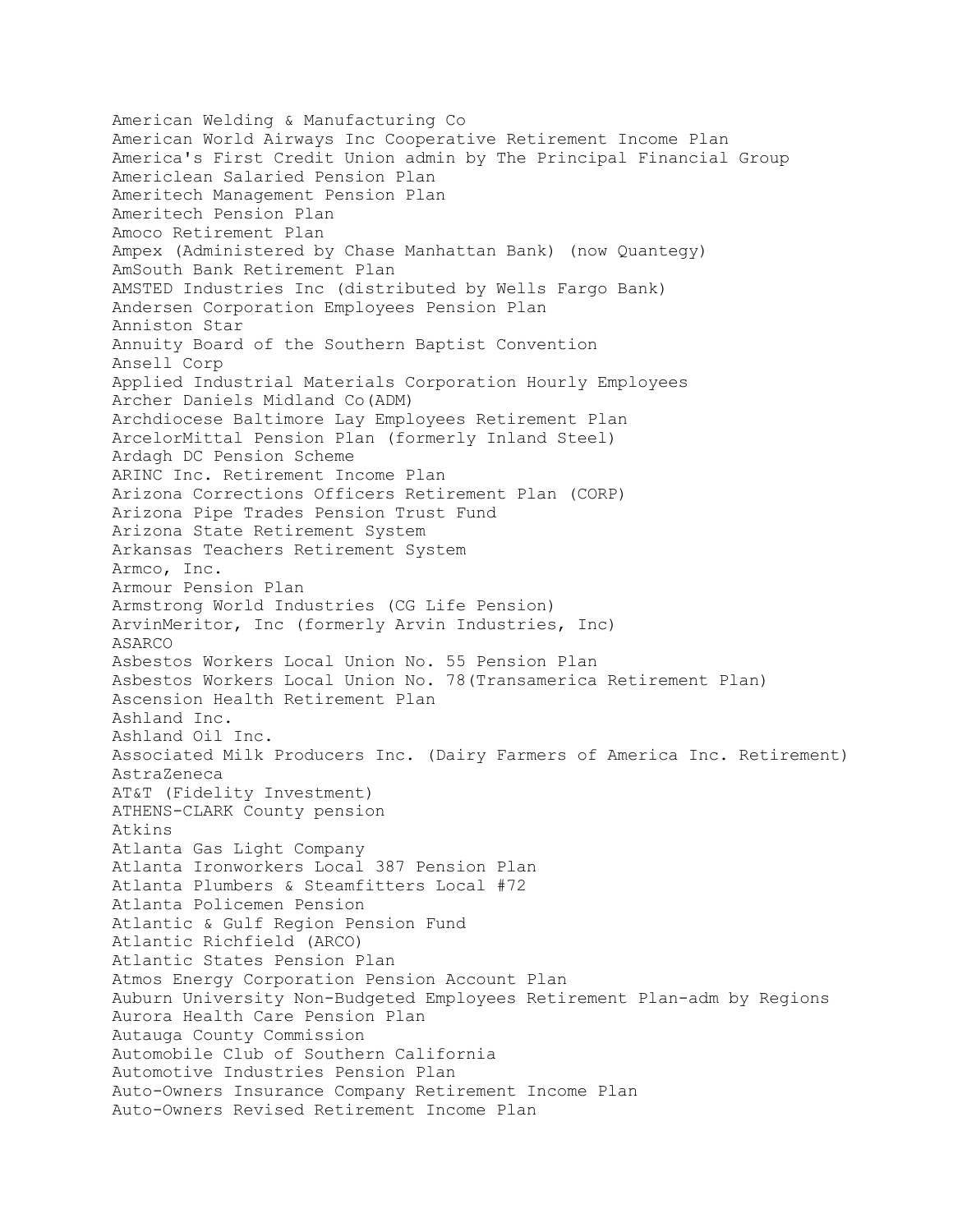AVAYA INC PENSION PLAN FOR SALARIED EMPLYEES Aventis Pension Equity Plan (formerly Rhone-Poulenc Inc Pension Plan) AVEX Electronics Pension Plan Avon Personal Retirement Account Plan Avondale Mills Revised Pension Plan AXA Equitable B&W Retirement Plan (ATCO) BAE SYSTEMS North America Inc (BAE Systems retirement Plan No 1) Bakery and Confectionery Union and Industry International Ball Corporation Pension Baltimore City Fire and Police Employees' Retirement System Baltimore County Employees Retirement System Bank Independent Pension Plan BankAmerica Pension Plan Baptist Health Care Pension Plan Baptist Health Services Corp Baptist Medical Centers Retirement Plan Barber Revised Retirement Plan (Barber's Dairies or Barber Companies) Barnes Group Inc. Salaried Employees Retirement Income Plan BASF Catalyst LLC, formerly Engelhard Corporation BASF Consolidated Bargaining Unit Pension Plan Baxter Healthcare Corp Bayer Corporation Pension Plan BDM Retirement Plan Beatrice Company Beazer East Salaried Employees Pension Plan Bedsole Medical Companies Inc Retirement Bekaert Corporation Retirement Income Plan for Salaried Employees Belk Retirement Plan Bell Atlantic Pension Plan Belle Meade Country Club (Suntrust Bank Retirement Ser) BellSouth Management Pension Plan BellSouth Master Trust BellSouth Pension Plan Bemis Retirement Plan Benjamin Moore & Co Bert Bell/Pete Rozelle NFL Player Retirement Plan Bethlehem Steel Corp Better Business Bureau, Inc (Wachovia Retirement Services) B F Goodrich (CUNA Mutual Insurance Society) Bibb County Hospital Bickerstaff Clay Products Co BIC Consumer Products Manufacturing Co Inc Local Union 134L Pension Plan Bidermann Retirement Income Plan Birmingham News Birmingham News Disability Pension Plan Birmingham Plumbers & Steamfitters Local No. 91 Pension Plan Birmingham Transit Contributory Pension Plan Birmingham Water Works and Sewer Board Birmingham-Jefferson Co Transit Authority Employees Pension Plan Bituminous Retirement Income Plan BJC Health System - St Louis Children's Hospital/Washington Univ Med Ctr Black & Decker Pension Plan Black Warrior Electric Membership Corporation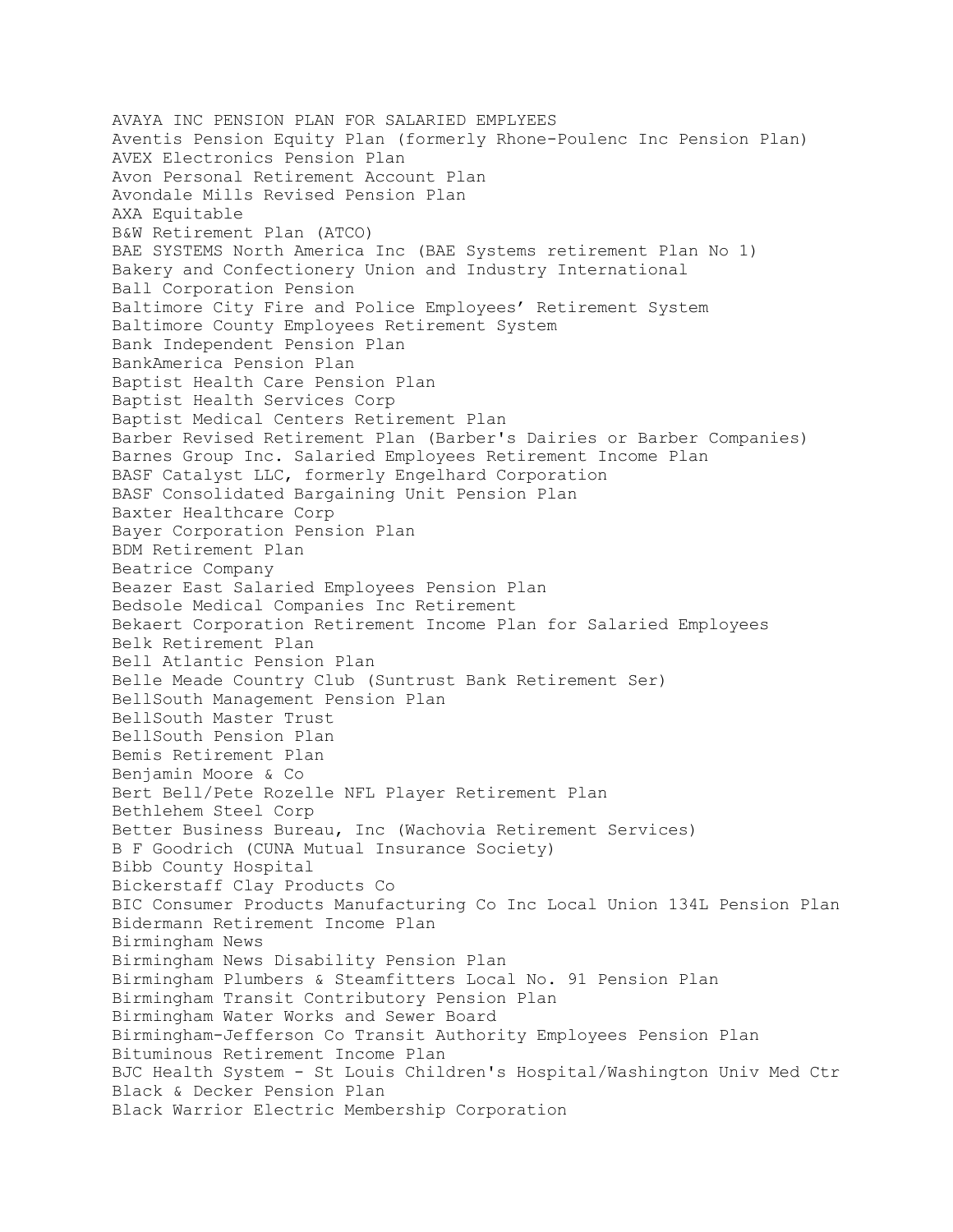Black Warrior Transmission Corporation Block Communications, Inc. Retirement Plan (BYN Mellon) Blount County Commission Blount Inc. (Administered by New England Group Contract #4345) Blount Retirement Plan (US Trust Acct #29045500) BLP Mobile Paints Blue Bell Creameries, Inc. Pension Plan Blue Circle Pension Plan Blue Cross and Blue Shield of Alabama Blue Mountain Industries BNSF Retirement Plan Board of Pensions of the Presbyterian Church USA BOC Group Cash Balance Retirement Plan Boeing Company Employee Retirement Plan Boilermaker-Blacksmith National Pension Boise Cascade Corp Pension Plan- (Office Max Pension Plan) Boise Paper Holdings, LLC Pension Plan Borden Inc Bosch Braking System Pension Plan for Hourly Employees Boston Retirement Board Bowater Incorporated Boy Scouts of America Retirement Plan (State Street) Boynton Beach Municipal Police Officers Retirement Trust Fund BP Oil Brach's Confections, Inc. Brewton Fashions (Division of Judy Bond) Brewton-Ozark Employees Pension Trust Bricklayers & Trowel Trades International Pension Fund (IPF) Bricklayers Local 21 Bridgestone/Firestone Pension Briggs & Stratton Bristol-Myers Squibb Company Brockway Glass Co Pension Plan Broward Health Pension Brown-Forman Corporation Salaried Employees Retirement Plan Brown & Williamson Tobacco Corp Brown-Service Funeral Homes Inc Bruel and Kjaer Instruments Retirement Plan BSA Retirement Plan for Employees (State Street) BTFG (Banctrust Financial group, Inc formerly Peoples Banctrust Comp BTL Specialty Resins Corp Salaried Employees Pension Plan Budd Company Pension Plan Buffalo General Hospital Retirement Plan Bull HN Information Systems Inc. Bunge North America (U S Pension) Bunn Capitol Company Retirement Plan Burnham Group (State Street Retirement) Butcher & Provision Workers Pension Fund of Southern California Butler Manufacturing Co Pension Plan for Hourly Paid Factory Employees C&G Holdings Retirement Income Plan C&J Clark Company Pension Plan (C&J Clark America, Inc.) Calesco Inc. California Employees' Retirement System (CALPERS) California Institute of Technology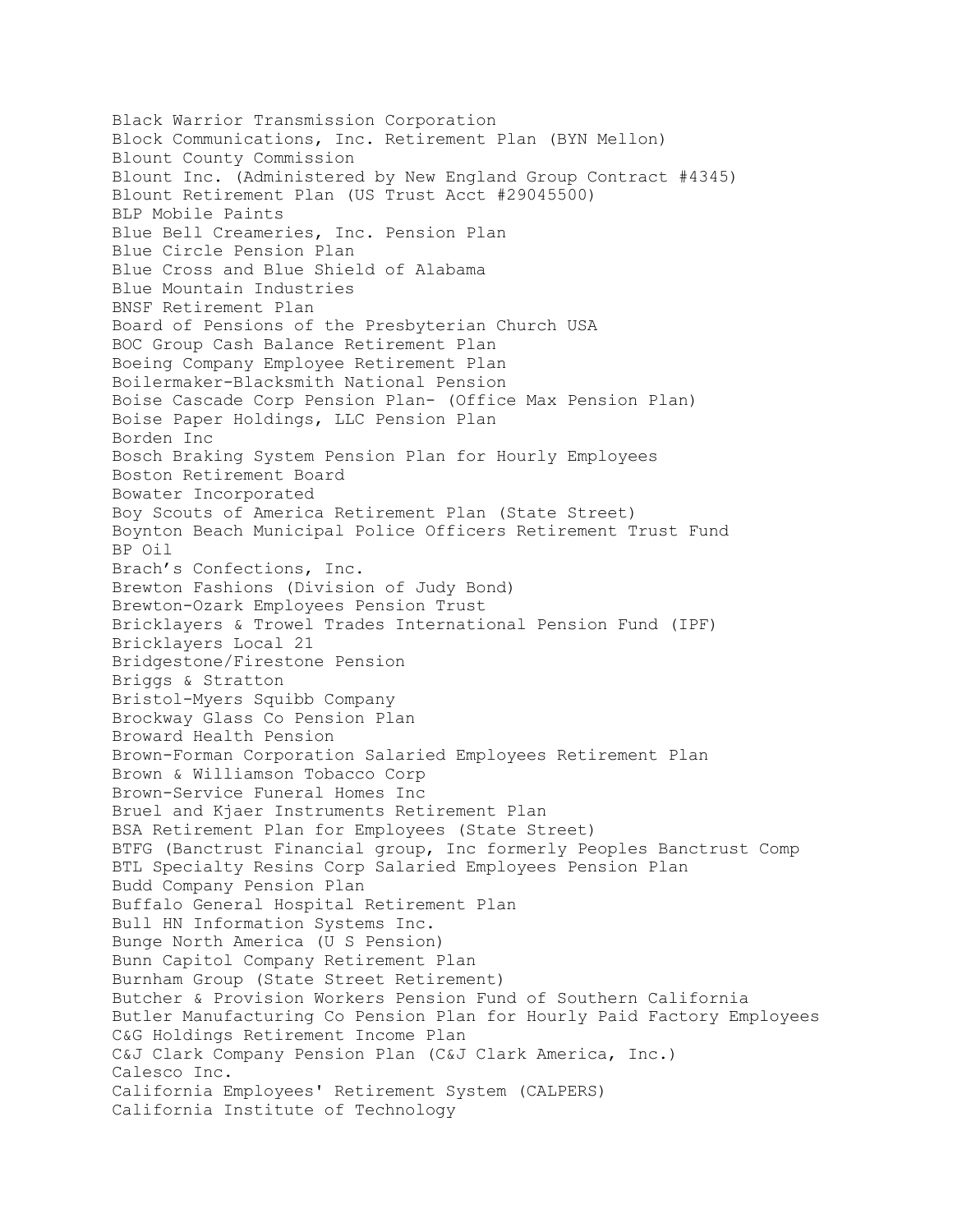California Ironworkers Field Pension Trust California Teachers Retirement Carmeuse North America Group (Carmeuse Natural Chemicals) Campbell Taggart Campbell's Soup Retirement Canada Life Cargill Salaried Employees Pension Carisbrook Industries Inc. Hourly Employee Pension Plan Carnation Company (Administered by Metropolitan Life Insurance Co) Carpenters District Council of Atlanta (Pacific Life) Carpenters Fringe Benefit Fund Carpenters Local Unions and Councils Pension Carpenters' Pension Trust Fund of St. Louis Case Western Reserve University Retirement Plan B Caterpillar Inc. Pension Plan CBI Industries Inc CC Industries Career Average Plan Ceco Industries Inc. Southern Electric Steel Past Service Supplement Celanese Americas Retirement Plan (formerly Hoechst Celanese Corp) Celotes Corp Salaried Pension Plan Cement Masons Local 803 Pension Fund CEMEX, INC Cenex, Inc. Centerpoint Energy, Inc. Retirement Plan# ARK (Northern Trust) Central Alabama Electric Retirement Security Plan (Admin by NRECA) Central California IBEW-NECA Central Newspaper, Inc (The Arizona Republic) Central Pension Fund of the Int'l Union of Operating Engineers Central Service Association Pension Plan Central States, Southeast & Southwest Areas Pension Fund Centre Manufacturing Company Inc. CenturyLink Retirement Plan (Includes CenturyTel plan via merger) Cerestar USA, Inc Ceridian Pension Plan CertainTeed Corp Salaried Employees' Pension Plan C F Industries, Inc. Retirement Income Plan Champion International - Hourly Pension Plan Champion International - Salaried Retirement Plan Chattanooga Glass Co Non-Salaried Employees' Pension Plan Chattanooga-Hamilton County Hospital Authority Cheesebrough-Ponds Unicare Retirement Plan Cherokee County Commission Chemical Bank Retirement Plan Chemical Lime Non-Bargaining Employees Retirement Plan Chevron Retirement Plan Chicago District Council of Carpenters Pension Plan Chicago Painters and Decorators Pension Fund Chicago Rawhide Manufacturing Co Salaried Employees' Pension Plan Chicago Truck Driver, Helpers and Warehouse Workers Union (Independent) Choctaw County Commission Pension Plan Chrysler Corporation Pension Plan Chrysler-UAW Pension Agreement Chrysler Group, LLC Chubb Corporation (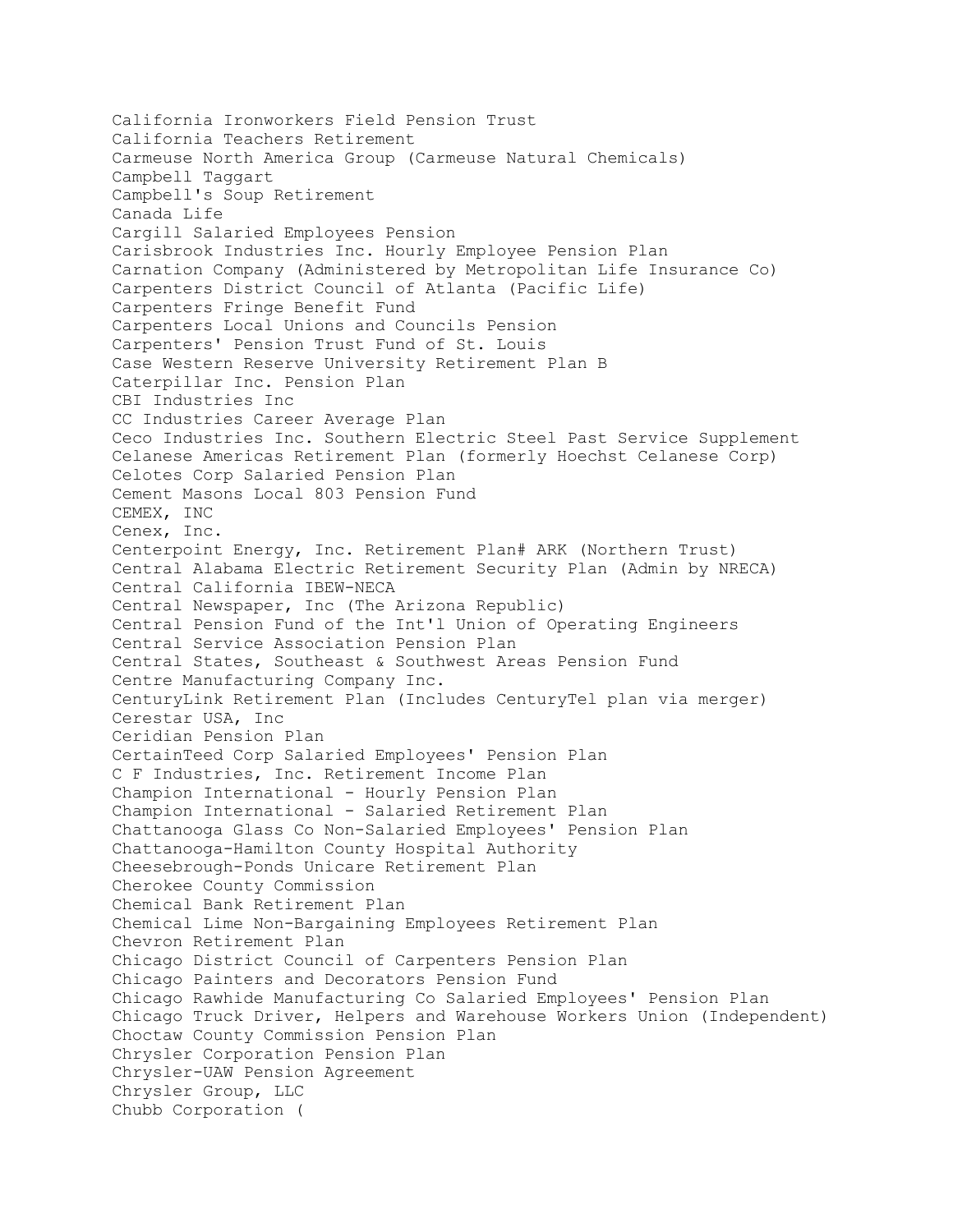Church of the Nazarene -Board of Pensions & Benefits USA Ciba Specialty Chemicals Corp for Non-Salaried employees of McIntosh AL Ciba Specialty Chemicals Corp (for Salaried Employees) CIBA-GEIGY Pension Plan for Unit Employees of McIntosh Alabama Ciba-Geigy Corp Pension Plan for Salaried Employees CIGNA administering HFSI Pension Plan Cigna Corp Pension Plan Cincinnati Bell Management Pension Plan Cingular Wireless Circuit City Stores, Inc Cit Group, Inc., 1958 TEB (Northern Trust Co) Citicorp as trustee for Home Insurance Company Citigroup Pension Plan Citizens Pension Plan City and County of San Francisco Employees' Retirement System City of Anniston, Policemen's, and Fireman's Retirement Plan City of Atlanta City of Bartlett (TN) City of Bethlehem (Bethlehem, PA) City of Birmingham City of Birmingham's Retirement and Relief System (R& R Pension) City of Chicago Policemen's Annuity and Benefit Fund City of Delray Beach Police and Firefighters Retirement System City of Denver Police Dept issued by Fire and Police Pension Assoc of CO City of Detroit General Retirement System City of Dothan City of Fort Lauderdale, Police & Firefighters City of Fort Myers General Employees' Pension Plan City of Florence (administered by American General Insurance) City of Hampton (Virginia) (Hampton Employees' Retirement System) City of Hartford (Connecticut) Municipal Employees' Retirement Fund (MERF) City of Indianapolis Police Pension Fund City of Kissimmee General Employees Retirement Plan City of Lake Worth General Employees' Retirement System City of Los Angeles New Pension System - Police & Firemen hired 1967-80 City of Memphis City of Miami Firefighters' and Police Officers' Retirement Trust City of Miami General Employees' and Sanitation Employees' Ret Trust City of Milwaukee Employees' Retirement System City of Montgomery Retirement City of Mobile Police and Fighters Retirement Plan City of New Britain Police and Fire Pension Plan City of Newport News Employees' Retirement Fund (NNERF) City of New York Civil Service System- Article II Police Pension Fund City of New York Teachers' Retirement System City of North Miami City of Oakland Park General Employees Pension Plan or Oakland Park Gen City of Pensacola General Pension and Retirement Plan City of Philadelphia - Municipal Retirement System City of San Diego Employees' Retirement System City of Waterbury, Connecticut City of Westland Police and Fire Retirement Plan City of Wichita CLARCOR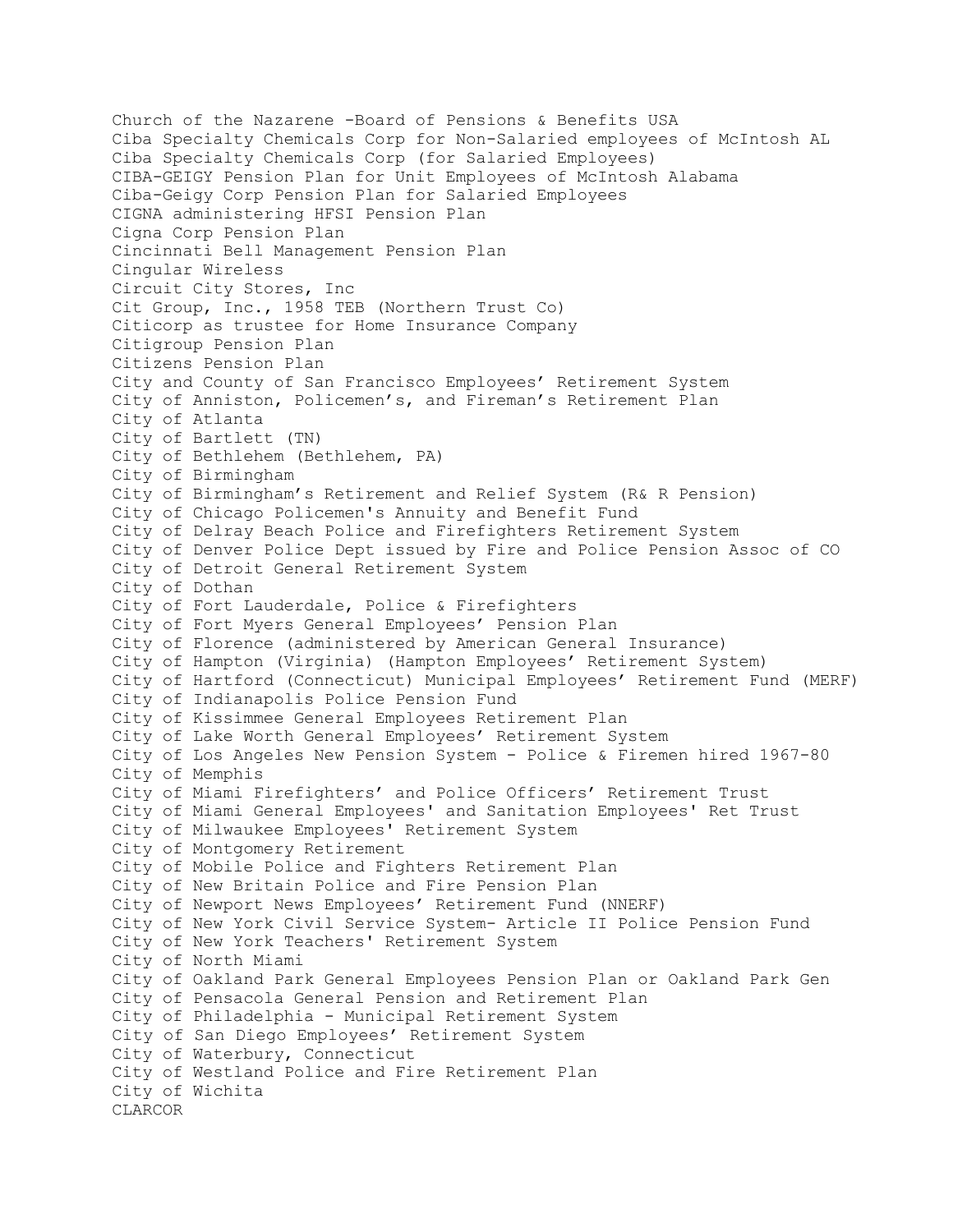Clayton County Public Employees' Retirement System Clinton Retirement Income Program (CMI Industries, Inc) Clow Corp Pension Plan Clower Electric Supply Pension Cluett, Peabody & Co., Inc. CNA (Wachovia Bank) CNH U.S. PENSION PLAN (state street) Coats North America Pension Plan Cobb County Georgia Cobb County Georgia Board of Commission Coca-Cola Pension Plan Colonial Retirement Plan Colonial Company Defined Benefit Pension Plan (Principal Financial Group) Colorado Public Employees Retirement Association Columbus Consolidated Government Columbus Regional Healthcare System Inc Pension Plan Combustion Engineering Inc- Salaried Employees Comerica Inc. Retirement Plan Commercial Credit Company Retirement Plan Commercial Union Insurance Co Commonwealth Edison Service Annuity Fund (ComEd) Commonwealth of Massachusetts State Board of Retirement Commonwealth of the State of Pennsylvania Retirement System Communications Workers of America Community Action Agency of Baldwin, Escambia, Clarke, & etc. Community Bancshares, Inc (U.S. Trust Company, N.A.) Community Hospital Pension Compass Bancshares Pension Plan Computer Sciences Corporation (CSC) ConAgra Inc. Conecuh County Commission Retirement Connecticut Laborers' Pension Fund Connecticut Laborers' Pension Fund Connecticut State Employees Retirement Commission Connors Steel Co Hourly Employees Pension Plan Consolidated Aluminum Consolidated Edison Company of New York, Inc. Consolidated Freightways, Inc. Construction Laborers Pension Trust for Southern California Construction Wkrs Pension Trust Fund - Lake County & Vicinity Consumers Power Company Container Corp Continental Airline Retirement Plan Continental Can Co Salaried Pension Plan (Crown Salaried) Continental General Continental Grain Company Continental Grain Co Salaried Retirement Plan Contra Costa County Employees' Retirement Association Cook County Pension Cooper Industries Salaried Employees Pension Cordant Technologies Inc Pension Plan aka Thiokol Corp Pension Plan Cotton Incorporated Pension Plan Countrymark Cooperative, Inc. Courtaulds Fibers Inc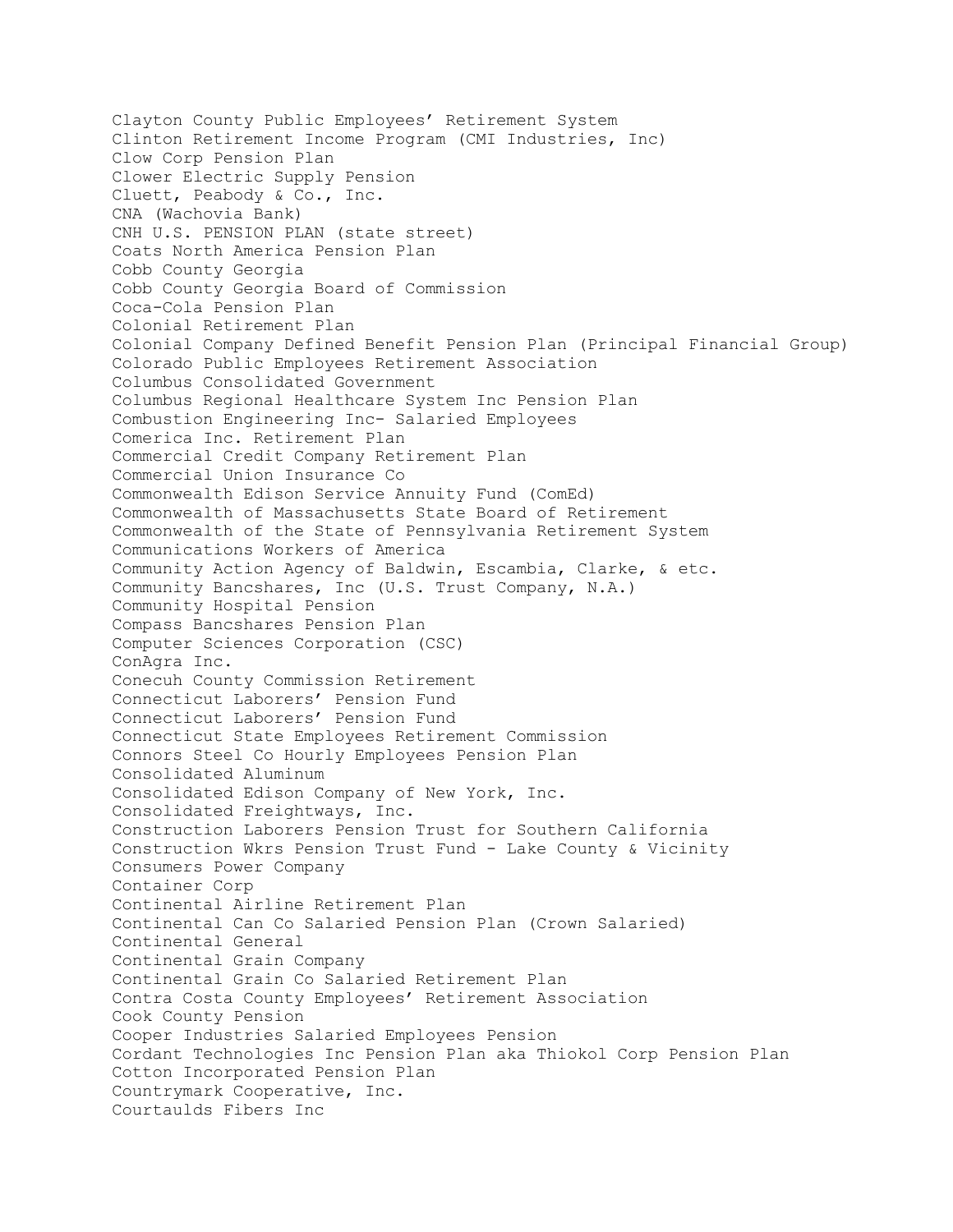Crane Companies Pension Plan (admin by The Travelers) Crawford & Company Inc. Crawford & Company Ltd Crawford & Company of New York Inc. Creanova Salaried Retirement Crisp County Power Commission Crucible Materials Corp., Trent Tube Division Eligible Hourly Employees Crouse Hospital Crown Central Petroleum Corp Crown Central Retirement Plan Crown Cork & Seal Co., Inc. Salaried Pension Plan CSC Employee Pension Plan CSX Corp CTA Employees Retirement Plan Culbro Corporation Employees Retirement Plan Cullman Regional Medical Center Inc. Cummins Engine Co Pension Plan CWA/ITU Negotiated Pension Plan Cytemp Specialty Steel CYTEC Industries Inc D.A. Stuart Pension Plan Dairyman's Supply Co. Pension Plan Dana Corporation All Lock, Inc. Hourly Pension Plan (Northern Trust) Dana (Spicer Universal Joint Division) Daughters of Charity National Health System Dayton Walther Corporation Muncie Division/ United Steel Local 6772 DCH Pension Plan (DCH Health System) DCH Regional Medical Center Decatur Utilities Deere & Company (John Deere) Degussa Corporation Retirement Plan (name changed to Degussa Evonik Corp) Delaware Pension Plan Delaware River & Bay Authority Del Monte Foods Deloitte, Haskins & Sells (Administered by Metropolitan Life) Delphi Pension Plan Delta Family Care Retirement Plan Delta Master Retirement Trust Delta Pilots Retirement Plan Denver Employees Retirement Plan DeSoto Inc Detroit Diesel Corporation Hourly-Rate Employees' Pension Plan Detroit Edison Energy Company (DTE) Detroit Policemen & Firemen Retirement System Dewitt International Corp Pension Plan issued by New England Financial Dial (State Street) Digital Equipment Corporation District of Columbia Teachers Retirement System District of Columbia Retirement Board (Police Officers & Firefighters) Diversified Investment Advisors (Pekin Energy) Dixie Electric Cooperative (NRECA) Dixie Pipeline Co Pension Dixie Service, Inc. Dixie Yarns Defined Benefit Plan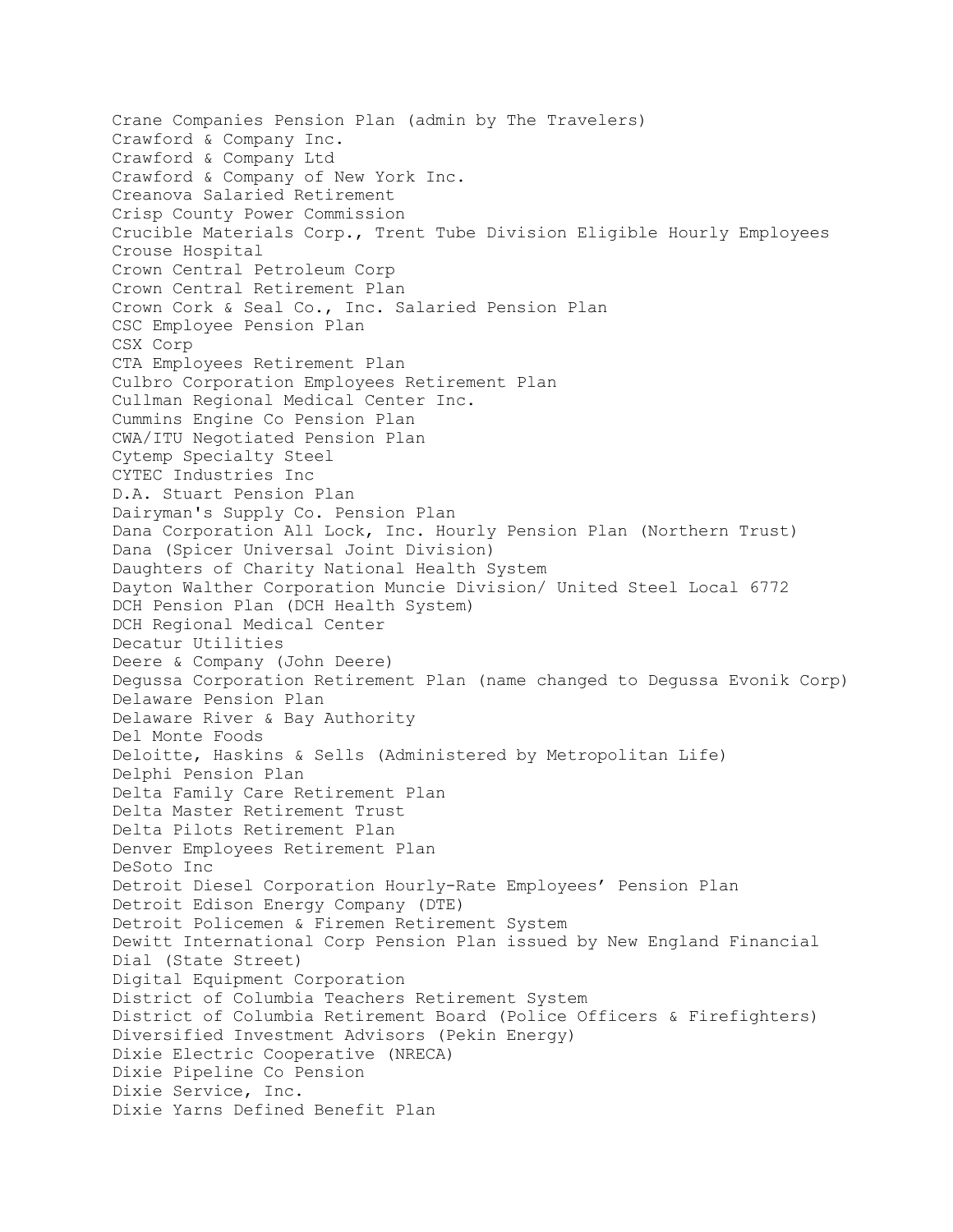Doane Products Co Employees Retirement Plan Dominion Textile Inc Dominion Textile (USA) Inc Retirement Dorsey Trailers, Inc. Salaried Employees' Retirement Plan Dow Employees Retirement Plan (Dow Chemical Company) Dravo Corp (Administered by Pen-Wel Inc) Dresser Retirement Income Plan Druid City Hospital (DCH Pension Plan-Administered by Amsouth) Drummond Company Inc USWA Ductile Iron Pipe Research Association Revised Pension Plan Du Pont Pension & Retirement Plan Duke Energy Duluth Teacher's Retirement Fund Association Dunlop Tire Corp Salaried Employees Retirement Plan Dunn & Bradstreet Dyno Nobel Inc Eastern Airlines Fixed Benefit Retirement Income Plan for Pilots Eastern Airlines Plan Non-Contract Employees (Admin by PBGC) Eaton Corp Ecolab Pension Plan EDS Retirement Plan Edmundite Mission Educators & Community Credit Union (eCO) (CUNA Mutual Insurance Group) Efficient Health Systems Inc. El Paso Corporation (elpaso) El Paso Corporation Pension Plan (was El Paso Natural Gas) El Paso Firemen and Policemen Pension Fund Eli Witt Co Emps Ret Plan Eliza Coffee Memorial Hospital Admin by Aetna Life Ins Co ID#209961 Elkem Metals Company Retirement Program Plan Elkhart General Emerson-Chromalox Hourly Emerson Electric Wiegand Appliance Division Pension Plan Empire Coke Pension Plan Employee Retirement Income Plan of 3M Employee Retirement Plan of General Finance Center Employees of the Southern and Carolina Division of Bowater Inc Employees' Retirement System of Georgia Employees Security Fund of the Electrical Products Industries Pension Plan Energen Corp Retirement Income Plan admin by Equitbale Life Assurance Engelhard Corp Energy South Inc. Enron Corp Cash Balance Plan formerly Enron Corp Retirement Entergy Environ Inc Retirement Plan - A Division of Ford Motor Corp Envirotech Pension Olan Episcopal Church Pension Fund Equifax U. S. Retirement Income Plan Equitable Pension Plan Ericsson GE Retirement Plan Ericsson Salaried Employees Pension Plan Ernst & Young Retirement Plan Escambia County Health Care Authority (New England Pension Plan) Escambia County Alabama Community Hospitals Inc Pension Plan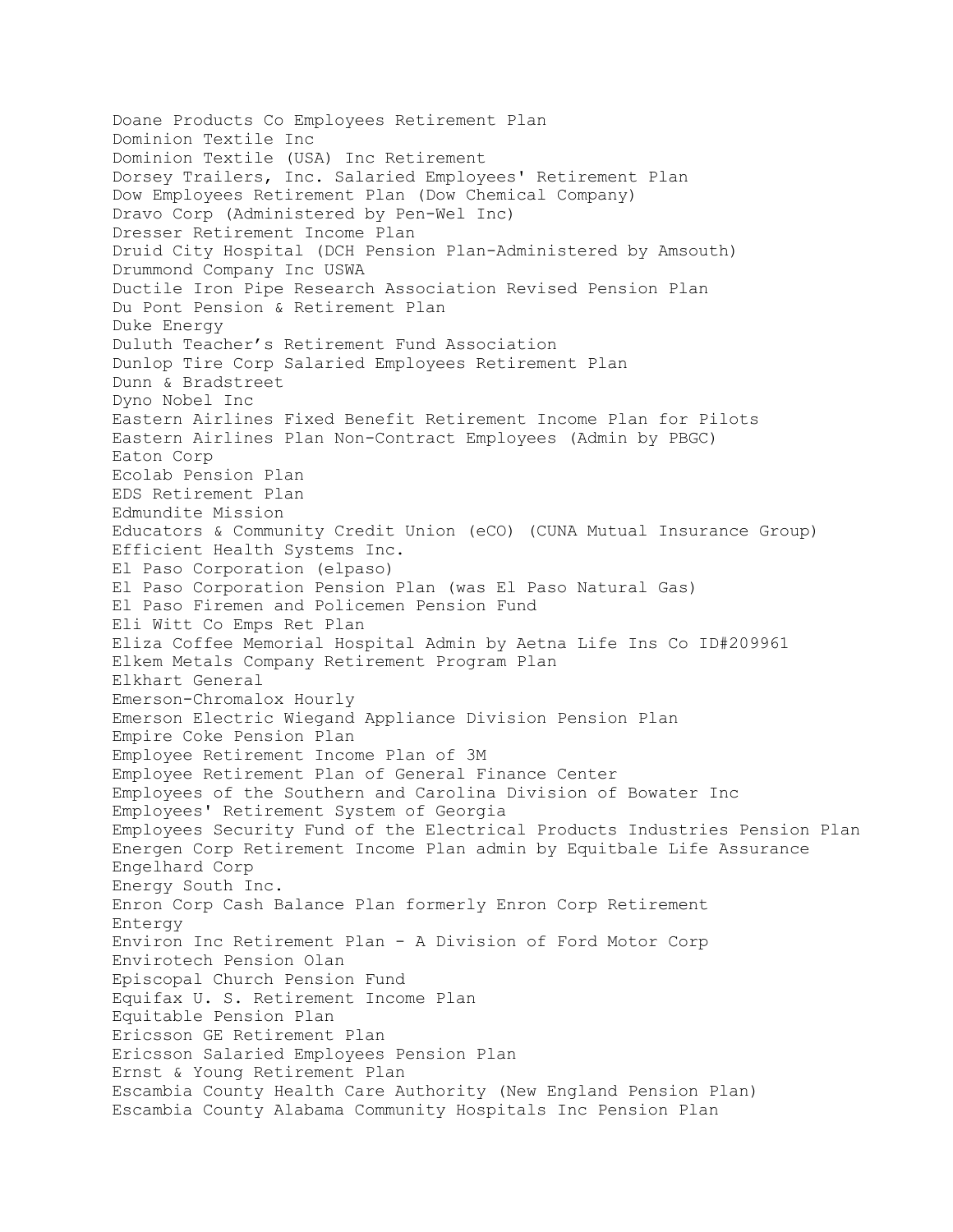ESCO National Pension Plan Evonik Corporation (formerly Degussa Corporation) Exelon Corporation Retirement Program Exxon Fairfax County Employees' Retirement System Family Medical Services (Amsouth Bank Trustee) Family Security Credit Union (CUNA Mutual Group) Farm Credit Bank of Texas Farley Industries (Union Underwear Co) Fayette Medical Center Pension Plan Federal Express Corporation Employees's Pension Plan (FedEx Express) (Northern Trust Co) Federal-Mogul Corporation (Personal Retirement Acct Pln for Salaried EE) Federated Department Stores, Inc. Cash Account Pension Plan Federated Retirement Plan (Well Fargo Bank) Ferro Corporation (Summit Retirement Services) Fidelity Pension Plan Fieldcrest Cannon Inc Fifth Farm Credit District Retirement Plan Financial Institutions Retirement Fund Fire and Police Pension Association of Colorado (Denver Police Dept) Fireman's Fund American Retirement Plan Firestone Tire & Rubber Pension Plan First Alabama Bank - now Regions Bank First American Financial Corporation First Educators Credit Union FirstEnergy Corp Mater Pension First Federal Savings & Loan Association (Pension Benefit Guaranty) First Tennessee bank Natl Associa(FTNC) First Union Corporation Pension Plan Fleming Co Retirement Plan FlightSafety International Retirement Plan (Admin by MassMutual) Florida Power & Light Pension Plan Florida Retirement System (FRS) Florida Steel Corp Flowers Industries, Inc. Floyd Memorial Hospital & Health Services Fluke Corporation Pension Plan FMC Salaried Employees Pension Plan Foot Locker Retirement Plan Ford Aerospace Corp Retirement Plan Ford Electronics & Refrigeration Corp Pension - Bedford Plant Ford Electronics & Refrigeration Corp Pension - Connersville Plant Ford Electronics & Refrigeration Corp Pension - Lansdale Division Ford Electronics & Refrigeration Corp Retirement Plan Ford Motor Co - UAW Retirement Plan Ford Motor Co Caribbean Inc Pension Plan Ford Motor Co General Retirement Plan Forest Preserve District Annuity & Benefit Fund Formica Corporation Employee Retirement Plan Fort James Corporation Fort Lauderdale, Police & Firefighters City of Foster Wheeler Inc Salaried Emp Pension Plan (Admin by State Street) Four Square Services, Inc (Business Planning, Inc administrator)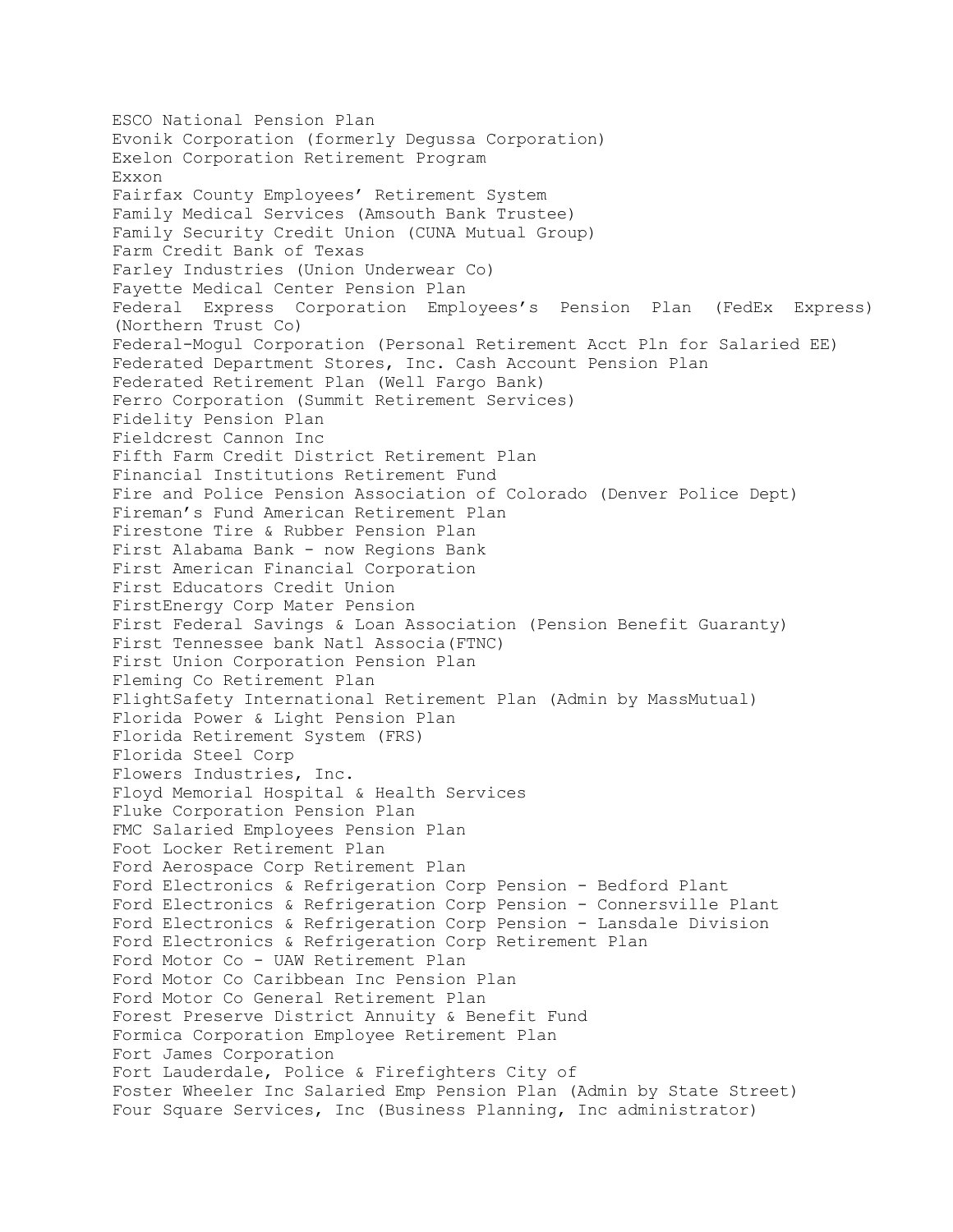Foxboro Company Pension Plan Fredrick Atkins Inc. (listed as Atkins on letterhead) Frontier Airlines Inc. Pilots Pension Plan (Penn Mutual Life Ins Co) Fruehauf Trailer Corporation Retirement Plan (Salaried) Fruit of the Loom FS Services, Inc (Country Life Insurance Company) Fulton-DeKalb Hospital Authority (Grady Health System) Fulton County Pension Boards (employees hired prior to 07-01-99) Gannett Galey & Lord GCIU-Employer Retirement Fund (formerly IP & GCU) GCIU Local 119B, New York Printers League Pension Fund GMP (Glass, Molders, Pottery, Plastics & Allied Workers International Union & Employers Pension Plan) GNB/Exide Technologies GATX Pension Plan for Salaried Employees GE Pension Plan/MG Trust Company GenCorp General Chemical Corp Salaried Employees Pension Plan General Dynamics Retirement Plan General Electric Pension Plan General Mills General Motors Pension Plan - Hourly General Motors Pension Plan – Salaried General Shale Defined Benefit Plan for Salaried Employees General Telephone Co of the South Genesee County Employee's Retirement System Genesco Retirement Plan Genlyte Thomas Retirement Plan Genuine Parts Co (GPC) Georgia Municipal Employees Retirement Plan Georgia Pacific Corp Salaried Pension Plan (Vanguard Fid. Trust Company) Georgia Pacific Retirement Plan for Consumer Products and Packaging Georgia Power Co Georgia Teachers Retirement Gerber Products Co Salaried Retirement Plan Getty Oil Co and Certain Subsidiaries Giant Eagle Inc, Income Security Plan Gibson Products Corp Gillette Company (The) Global Industrial Technologies Inc. Retirement Income Plan (plan # 189) GlobalSantaFe Retirement for Employees Gold Kist Inc Gold Toe Retirement Plan GoldBond Building Products/National Gypsum Goodyear Graco Retirement Plan Graphic Arts Industry Joint Pension Trust Graphic Communications Int'l Union Supplemental Retirement & Disability Graybar Electric Company Inc Pension Plan Great Atlantic & Pacific Tea Co Green Bay Packaging Inc Greyhound Lines Inc-Greyhound Amalgamated Trusts Grinnell Corp. Muller Co. (The Principal Financial Group)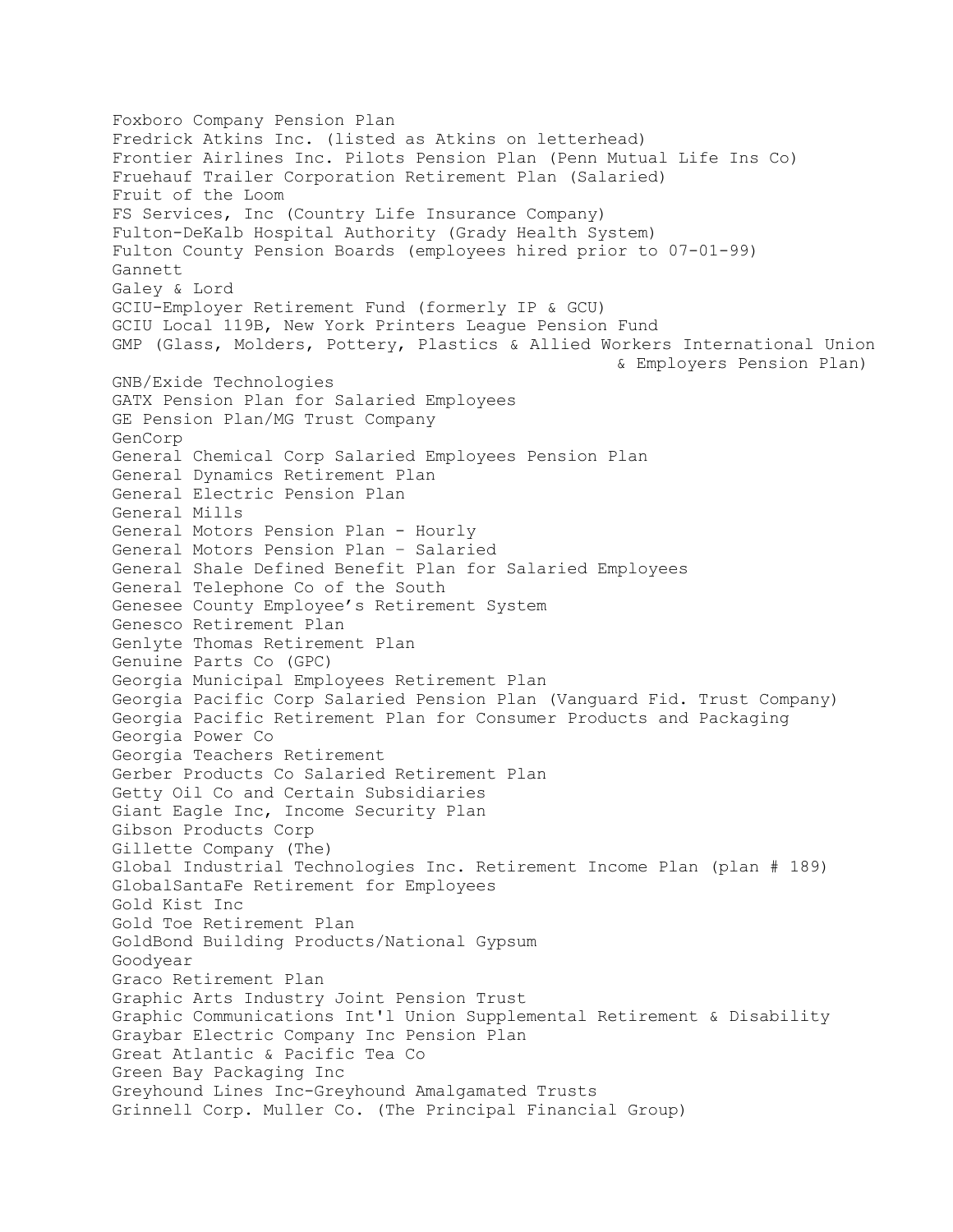Grolier now Scholastic Inc Group Annuity Contract GA-4902 Group Health Cooperative Grove Hill Memorial Hospital Pension Plan GSK HR (GlaxoSmithKline) GTE Telephone Operations South Guarantee Specialties Inc UAW Pension Plan GuideStone Financial Resources of the Southern Baptist Convention Gulf American Fire & Casualty Co (Administered by Principal Mutual) Gulf Power Co Gulf States Paper (Admin by New York Life Insurance, & Wachovia Bank) Gwinnett County (Fascore Institutional Service, EmJay Corp) H J Heinz Retirement H N Donahoo Contracting Co - adm by Met Life H.B. Paulk Grocery Co Inc HBMA Cavenham Forest Industries Division H.K. Porter Company, Inc. Hager Hinge Co Career Average Defined Benefit Retirement Plan Hampton Employees' Retirement System (Hampton, VA) see City of Hampton) Hancock Bank (401(1)(b)) Hancock Fabrics, Inc. Consolidated Retirement Plan Hanes Brand Inc Pension and Retirement Plan Hanson Industries Consolidated Ret. (State Street) Hanson Building Material America, Inc Harbison-Walker Refractories Hardee's Food Systems, Inc. Retirement Plan Hardwicke Chemical Inc. Pension Plan Harnischfeger Industries Salaried Employees Retirement Plan Harsco Pension Hartford Insurance Hartford Steam Boiler Employees' Retirement Plan Hartmarx Retirement Income Plan Hawker Beechcraft Corp Hearst Corporation Broadcast Retirement Plan Hearst-Argyle Broadcast Retirement Plan Heavy and General Laborers Fund Locals 472 & 172 of New Jersey Heckett Hourly Employees Pension Plan Hercules Pension Plan Hertz Corporation Employees Retirement Pension Trust Hewlett-Packard Company Pension Plan-Formerly DEC "the Plan" Mellon Bank HFSI Pension Plan administered by CIGNA Highmark Inc (formerly Pennsylvania Blue Shield) Hillshire Brand (formerly Sara Lee) Hoechst Celanese Corporation Holnam Holnam Inc. (admin by MassMutual) Holnam Merged Union Hourly Pension Plan Home Insurance Company Pension Plan (Citicorp is Trustee) Honda Retirement Plan Household International Retirement Honeywell Retirement Benefit Plan Hormel Foods Corporation Hourly Employees' Pension Plan Houghton Mifflin Pension Plan Hourly Pd Phenix City, AL Area Employees of Bickerstaff Clay Products Co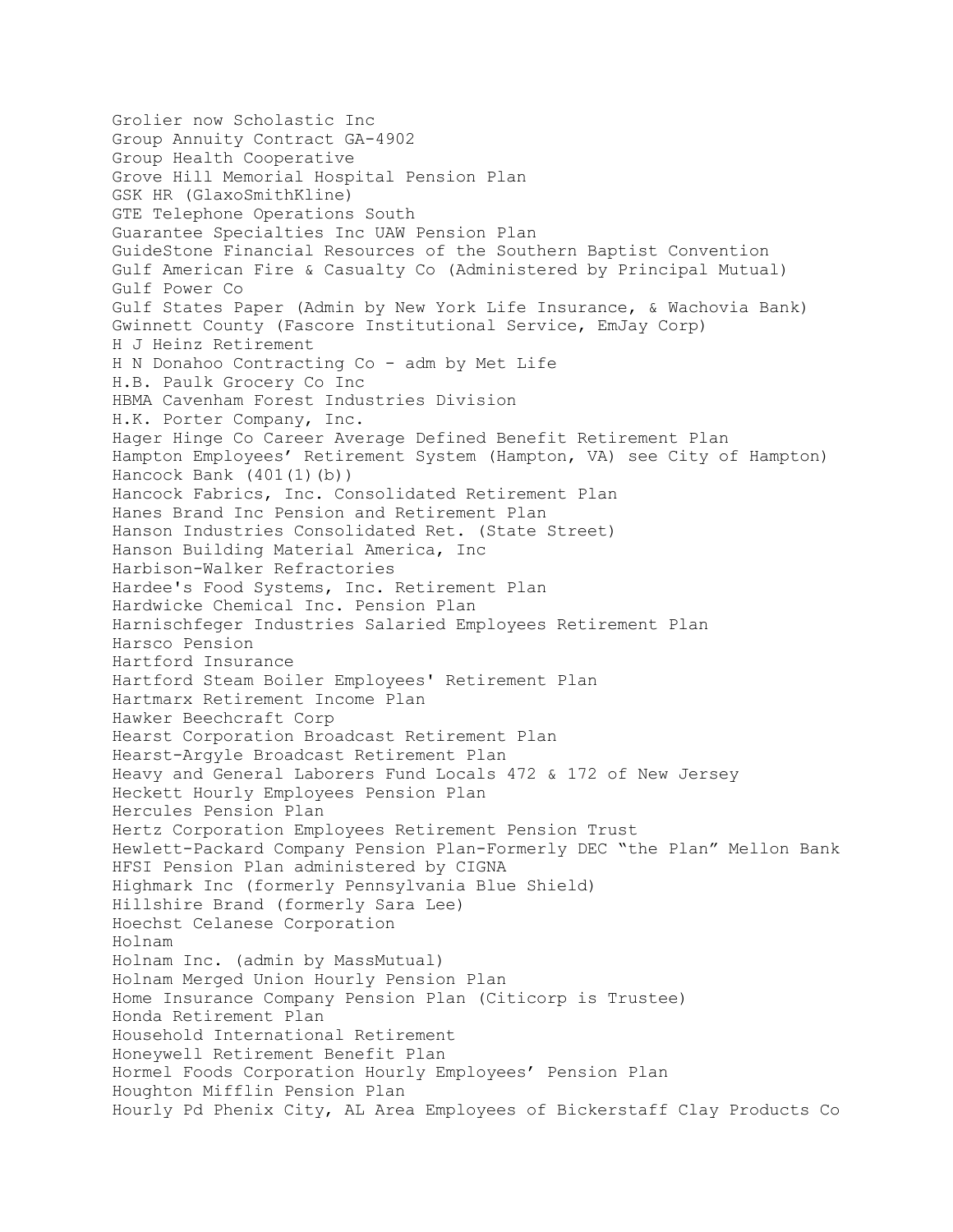Houston Municipal Employees Pension Hubbell Incorporated Retirement Plan for Salaried Employees (qualified) Hubbell Unfunded Plan (Non-Qualified Plan) Hughes Non-Bargaining Retirement Plan Hughes Personal Retirement Account Plan Hughes Training Inc (Northern Trust Co. Administrator) Hunt Refining Co Huntington Ingalls Industries (NEW company) Huntsman Pension Plan Huntsville Times (Administered by Chemical Bank of New York) Huttig Sash & Door Co I.A.M. National Pension Plan IBEW Local 505-NECA Pension Plan IBM Ideal Basic Industries (thru Mass Mutual) ILGWU National Retirement Fund Illinois Central Railroad Administered by Sunlife of Canada Illinois Municipal Retirement Fund Illinois Power Pension Plan Illinois State Employees' Retirement System Illinois Teachers Retirement System IMC Global Inc Consolidated Retirement Plan for Salaried & Non-Union Hourly Employees Independent Life Commissioned Employee Retirement Plan Indiana Gear Salary Pension Plan Indiana Laborers Pension Fund Indiana State Teachers' Retirement Indurall Coatings Inc INDSPEC Chemical Corporation for Salaried Employees Infirmary Health System Inc ING Pension Plan Ingalls Shipbuilding - Hourly Employees issued by Litton Industries Ingalls Shipbuilding - Salaried Employees issued by Litton Industries Huntington Ingalls Industries (NEW company) Ingersoll-Rand Pension Plan Number One Inland Container Corp Inland Steel Industries Insurance Bureau of Canada Staff Pension Plan Insurance Company Supported Organizations International Assoc of Lions Clubs (Retirement Inc Plan for EE) International Association of Machinist (I.A.M.) International Brotherhood of Electrical Workers International Brotherhood of Painters & Allied Trades Pension International Flavors & Fragrances, Inc. Pension Plan (IFF) International Painters & Allied Trades Industry Pension Fund (IUPAT) International Paper Co International Truck & Engine Corp International UAW Staff Retirement Income Plan International Union of Bricklayers & Allied Craftworkers (LOEPF) International Union of Operating Engineers Iowa Public Employees Retirement System Ironworkers Local Union #92 (Pacific Life Insurance Co.) Policy#G-25025 ONLY **New plan from Money Purchase Pension is taxable** Iron Workers District Council of Southern Ohio & Vicinity Pension Trust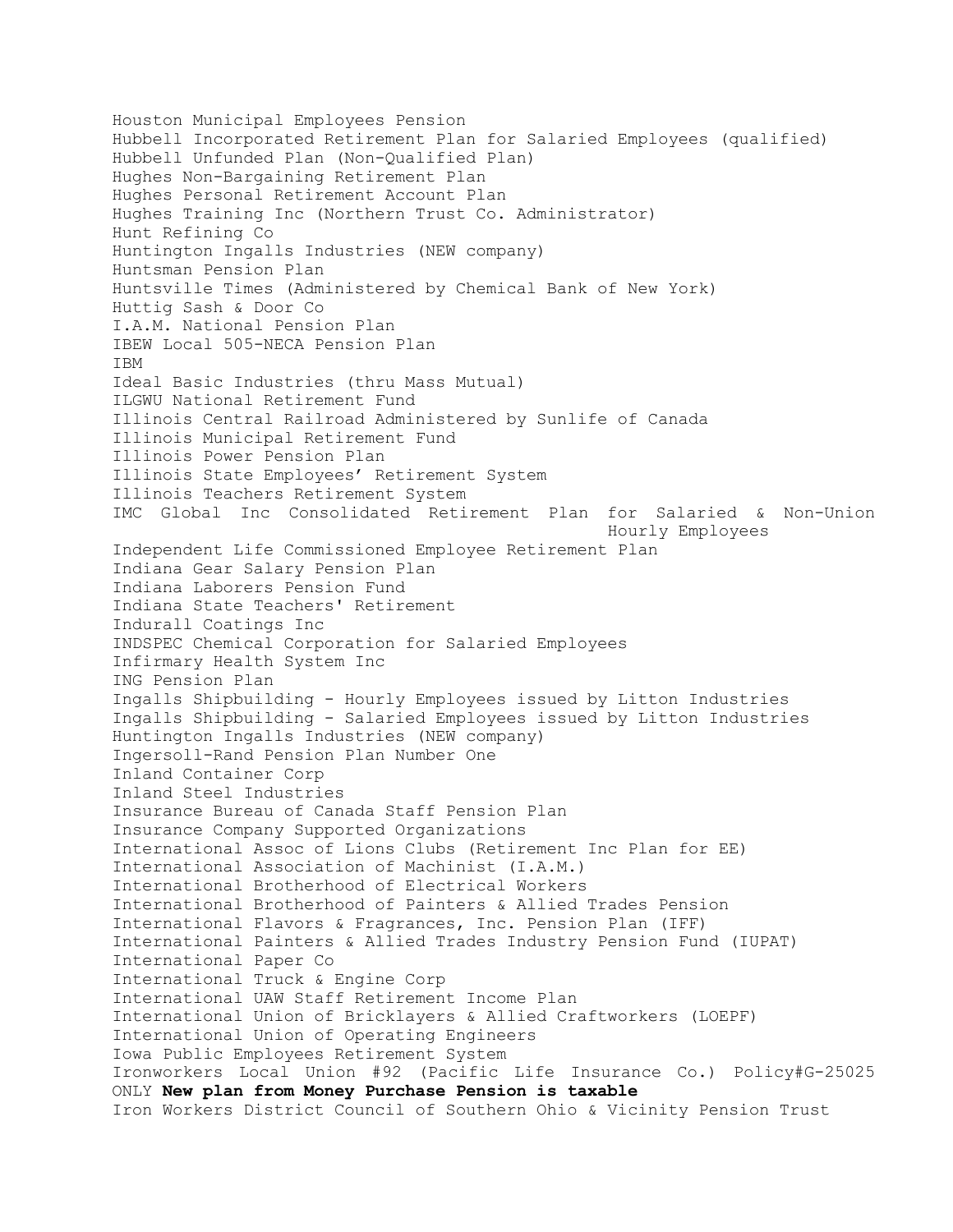Iron Workers Tennessee Valley Pension Irving Bank Corp Retirement Plan ISO Commercial Risk Services Inc Ispat Inland Inc ITT Corp Retirement Plan for Salaried Employees IVACO US Pension Plan (Collectively Bargained Pension Plan J A Jones Inc Pension Plan J C Penney Co Pension Plan J E O'Toole Engineering Company Inc J I Case (A Tenneco Co) J.P. Stevens Salaried Retirement Plan JW Aluminum Company Hourly Employees Jacuzzi Brands, Inc Master Pension Plan Jackson Co Healthcare Authority Employees Pension Plan Jackson Hospital Employees' Retirement Plan Jacobsen Racine Hourly Pension Plan James River Corp Retirement Plan for Salaried Employees Jefferson County Employees Jersey City Medial Center Pension Plan Jockey International, Inc. Joe Wheeler EMC (Raymond James & Association) Johnson Controls, Inc Salaried Pension Plan (admin by USBANK) John Crane Inc John Deere Pension Plan for Salaried Employees John Hancock Mutual Life Insurance Co John Morrell & Company Salaried Employees Pension Plan Johns Mansville Hourly Retirement Plan Johnson & Johnson Johnston Industries-Opp and Micolas Mills Inc Pension Plan Joy Global Pension Joy Technologies Justin Brands Inc. (admin by Retirement Services Account) K2 Inc. Kaiser Steel Corp (admin by New York Life Insurance) Payer #13-5582869 Kansas Public Employees Retirement System (KPERS) KCERA Keebler Kellogg Company Salaried Pension Plan Kennametal Inc. Kennedy Electric Co Kennedy Valve Pension Plan Kentron Corporation (administered by Pacific Life) Kentucky Retirement Systems and County Employees Retirements System Kentucky Teachers' Retirement System Kern County Employees' Retirement Association aka KCERA Kerr-McGee Corporation Retirement Plan Key-Royal Automotive Company Keyspan Retirement Plan Kimberly-Clark Kliklok Corporation Employee Retirement Plan Kmart Employee Pension Plan Knowles Electronics LLC Pension Plan Koch Gateway Pipeline Company Employees' Retirement Plan Kockums Industries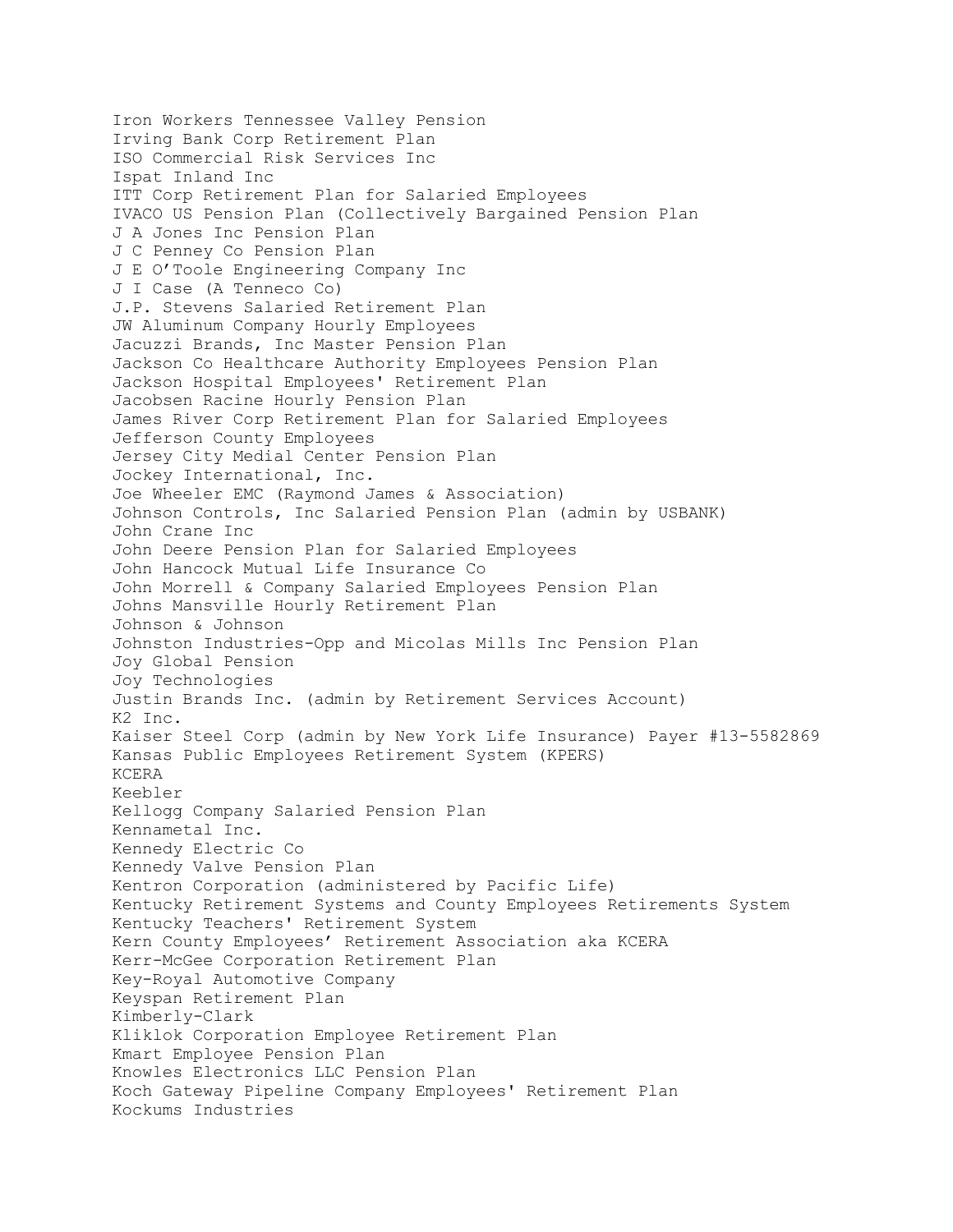Kodak Retirement Income Plan Koppers Industries Inc for Salaried Employees Pension Kraft Foods, Inc Hourly retirement Plan Kraft General Foods Kroger L-3 Communications Systems-West (Salt Lake Retirement Plan) L.M. Berry and Co Employees' Pension Laboratory Corporation of America Cash Balance Retirement Plan Laborers' International Union of North American National Pension Fund Laborers National Pension Fund Laborers Pension Trust Fund for Northern California Laborers Pension Trust Fund of Ohio LACERA (Los Angeles County Employees Retirement Association) Laempe & Reich Corporation Lafarge Corp Lane Regional Medical Center's Retirement Plan Laurentian Capital Corp Lawrence Livermore National Security LLC (LLNS) Lee Brass Company Retirement Lee Company Legacy Community Federal Credit Union (CUNA Mutual Group) Lehigh Cement Union Pension Plan Lehigh Portland Cement Company Retirement Income Plan LEOFF (Washington State Law Enforcement Officers and Fire Fighters Retirement System) Levi Strauss Revised Home Office Pension Plan Leviton Salaried Employees Retirement Plan Liberty Healthcare/Jersey City Medical Center Liberty Mutual Employees Retirement Benefit Plan Liberty National Life Insurance Licensed Tugmen's and Pilots' Pension Plan Life of Georgia Life Way Christian Resources Liggett Group Inc. Lilly Retirement Plan Lincoln Electric Company Lincoln National Corporation Employees' Retirement Plan Lincoln National Life Ins Co (GA-5921 Can-Car, Inc.C-70) Lions Clubs International (Retirement Income Plan for Employees) Listerhill Credit Union Litton Industries as issued for Ingalls Shipbuilding LIUNA Local Union and District Council Pension Fund Lloyd Nolan Foundation Retirement Income Plan Lloyd Nolan Hospital (Administered by Prudential Insurance) Local 144 Nursing Home Pension Fund Local 309 Wireman's Pension Trust Local 710 Health, Welfare and Pension Fund Local 917 Pension Plan (New York, NY) Lockheed Corp Lockheed Martin Retirement Plan for Certain Hourly Employees Lone Star Industries Inc. Long Island Lighting Company Loral Aerospace Corp Lorillard Tobacco Company Retirement Plan for Employees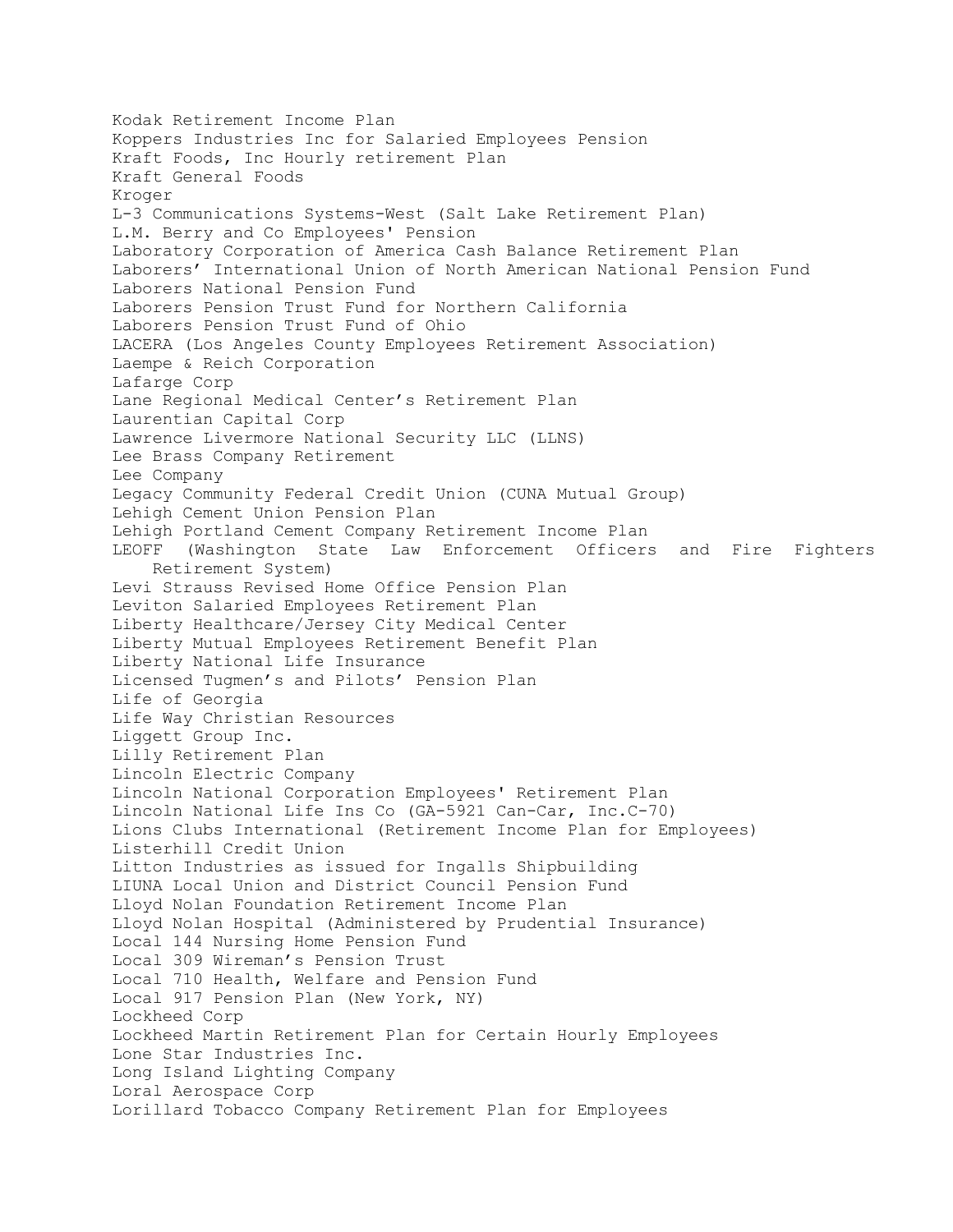Los Angeles County Employees Retirement Association (LACERA) Los Angeles Metro Transportation Auth Maintenance EE Retirement Income Louis Dreyfus Pension Plan Louisiana Sheriff's Pension & Relief Fund Louisiana State Employees' Retirement System Louisiana Teachers Retirement System Louisville Firefighters Pension Fund Louisville Gas & Electric (LG&E) Retirement Income Plan LTV Steel LTV Steel Buildings Lucent Technologies Lukens Inc (aka Lucent Retirement Income Plan) Lykes Bros. Steamship Co. Inc Retirement Plan Lyondell Chemical Company MABSOTA Pension (Manhattan and Bronx Surface Transit Operating Authority M & H Valve Pension Plan - Mc Wane Pipe MCLAREN Health Care (MHCC administrated by J P Morgan Chase Bank) MacMillan Bloedel-Handled by NationsBank,Georgia Inst. Trust Major Macwhyte Co Magnetek FlexCare Plus Retirement Pension Plan Maine Public Employees Retirement System Major League Baseball Players Benefit Plan Mallinckrodt Pension Plan Manville Employees Retirement Plan MAPCO, Inc. Marsh & McLennan Companies Retirement Plan Marshall-Dekalb Electric Cooperative MARTA/ATU Local 732 Employees Retirement Plan Martin Marietta Corp Maryland State Retirement Mason Tender's District Council Pension Fund Massachusetts Institute of Technology Massachusetts Teachers' Retirement Board Pension Plan MassMutual Employee Pension Plan Master Lock Pension for Salaried Employees Masters, Mates & Pilots Pension Plan Maytag Corp Retirement Plan for Salaried Employees Maywood Police Dept MBL Life Retirement Plan & Trust McCormick Pension Plan McCrory Stores Pension Plan McDermott Inc Pension McDonnell Douglas Corp McGraw-Hill Employee Retirement Plan McKesson Corp. McLean Trucking McWane Cast Iron Pipe Pension Plan McWane Salaried Defined Benefit Pension Plan (First American Bank) Mead Pension Plan MeadWestvaco Pension Benefit Plan MEBA Pension Trust Mechanical Contractors- U.A. Local 119 Pension Plan Media General Inc. (MG Advantage Retirement Plan) Memorial Sloan Kettering Cancer Center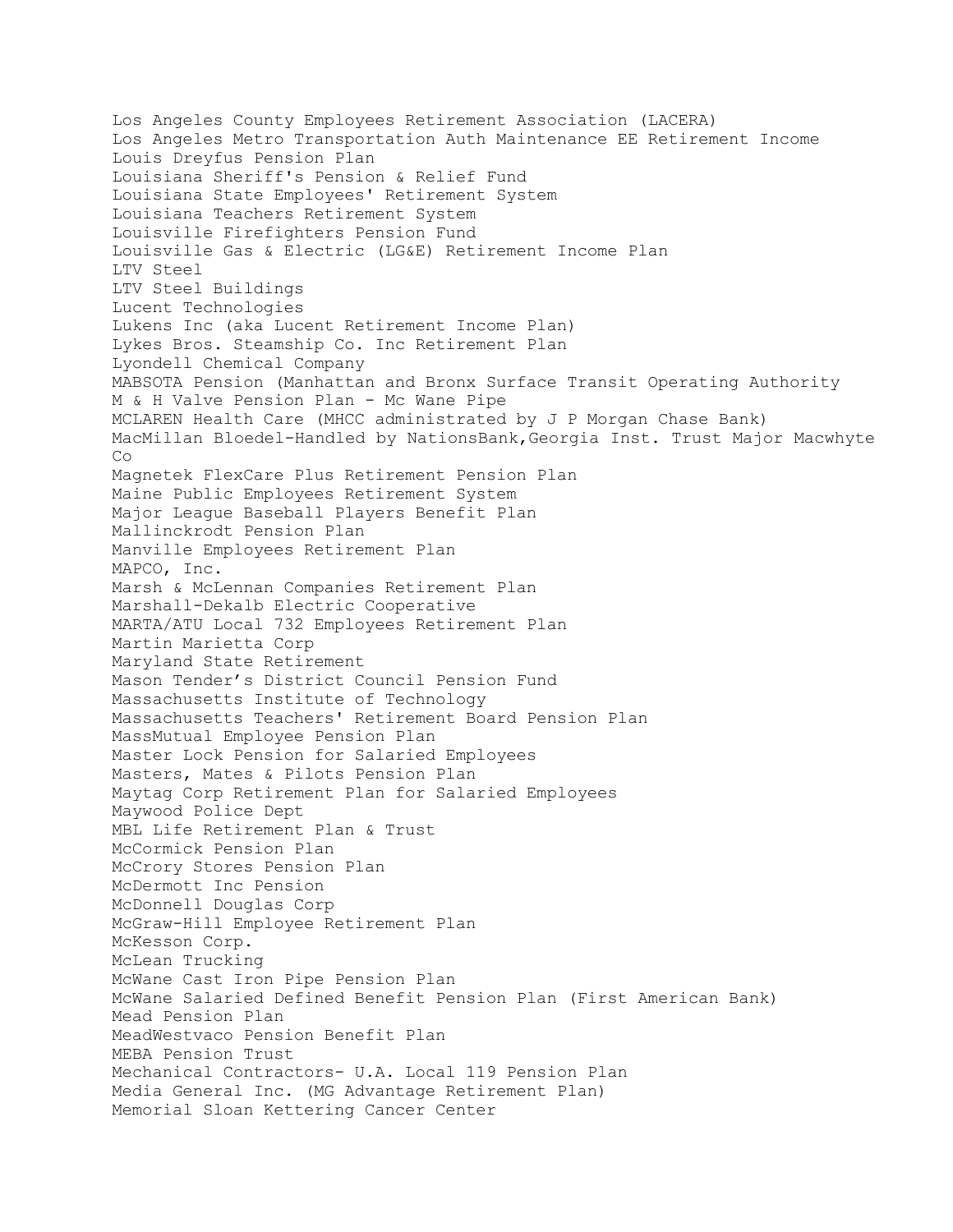Memphis Light, Gas and Water Retirement and Pension System Menninger Retirement Plan Admin Commerce Bank of Kansas City Mercantile Stores Pension Plan Merck & Co Salaried Employees Retirement Plan Merichem Company Retirement (Merichem Chemicals & Refinery Services Meritor (formerly ArvinMeritor) MetLife Metropolitan Nashville Public Schools Metso Minerals Frozen Pension (formerly Thomas Foundries) Metuchen Holdings Inc. Metzeler Automotive Profile Systems Iowa Operations Miami Valley Hospital Retirement Plan Michelin Retirement Plan Michigan Municipal Employee's Retirement System Michigan Public School Employees Retirement System Michigan State Employees Retirement Mid-America Dairymen, Inc. Retirement Plan Mid-Atlantic Regional Council of Carpenters' Pension Plan Mid-Jersey Trucking Industry and Local 701 Pension Plan Midland Enterprises Inc. Salaried Retirement Plan Mid South Ironworkers Direct Contribution Fund Midstream Fuel Service, Inc. Midwest Operating Engineers Pension Plan Miles Inc Milliken Pension Plan (not Milliken Retirement Plan) Milwaukee Drivers Pension Trust Fund Mindis Recycling Minerals Technologies Inc Retirement Plan Mirant Services Hourly Operations Pension Plan (Bargaining Unit Employee) Minnesota Mining and Manufacturing Co Mississippi Chemical Corp Mississippi Power Co Mississippi Public Employees' Retirement System Missouri Dept of Transportation and Hwy Patrol Employees Retirement Missouri Local Government Employees Retirement System Missouri Public School System Retirement Mobile Association for the Blind Mobile Gas Service Corp Mobile Housing Authority Employees' Retirement Plan ( Mobile Paint Manufacturing Co., Inc. Mobile Policemen's and Firefighters' Pension and Relief Fund Mobile Press Register Pension Plan Mohasco Corp Moline Firemen's Pension Fund Molson Coors Retirement Plan Monarch Cement Company (BOK Financial Trust Services) Monroe County Bank Pension (now S AL Bancorporation EE Pension Plan) Monsanto Montgomery County (AL) Retirement MONY Life Insurance Co Ret Income Security Plan for MONY EE Moody Bible Institute's Pension Plan Moore Business Forms & Systems Division Moore-Handley Moore Oil Company Retirement Plan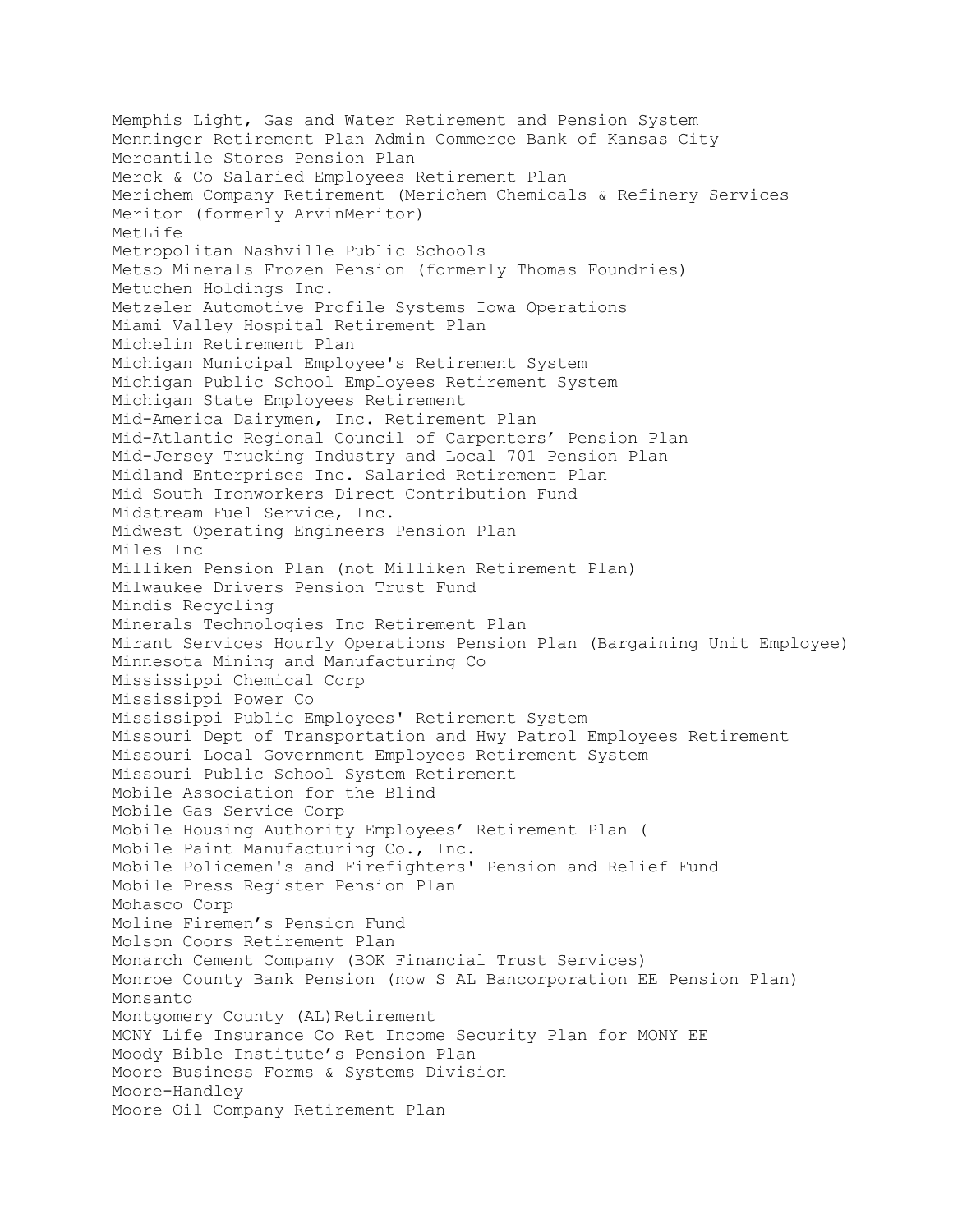Morrison Inc Morrison Restaurants Inc Morton International Pension Plan Motion Picture Industry Pension Plan Motorola Inc Mount Vernon Mills Pension Plan MSSA-ILA Pension Plan Mueller Brass Products Multimedia Retirement Plan (Advertiser & Journal) Municipal Employees Annuity & Benefit Fund of Chicago Municipal Retirement System of the City of Philadelphia Munsingwear Pension Plan (93376) (Unum Life Insurance Co) Murphy Oil Corp Murphy Oil USA Inc Murray Inc. Pension Plan for Hourly Paid Employees Museum of Science and Industry Mutual of America Pension Plan #742003-A Mutual of Omaha Retirement Income Plan Mutual Savings Life Insurance Co MW Manufacturing formerly known as Brown Molding Co. National Automobile Dealers Association (NADA) N.E.C.A. Local No. 145 I.B.E.W. Pension N.E.I. Pension Plan Nabisco - Administered by Connecticut General Nabisco - Administered by Prudential Nabisco Pension Plan National Automatic Sprinkler Industry Pension Fund National Bank of Commerce Employee Pension Plan National Basketball Association Players Pension Plan National Cargo Bureau Pension Plan National Cement Hourly Pension - adm by SouthTrust Bank National Cement-adm by Fiduciary Trust and also John Hancock Financial National Electrical Benefit Fund National Elevator Industry Pension Plan National Girl Scout Council Retirement Plan (NGSCRP-Mutual of America) National Gypsum Co Retirement Plan (NGC Employees Retirement) National Industrial Group Pension for Labor-Management Groups (NIGPP) National Integrated Group Pension Plan National Life and Accident Insurance Co Retirement Plan National Rural Electric Cooperative Association Pension Plan (NRECA) National Standard - Columbiana Hourly Employees Pension Plan National Steel National Tea Co Nationwide Insurance Navistar, Inc Navistar International Transportation NBC Pension Plan NCCI Employees' Retirement Plan NCR Retirement Plan Nebraska Public Employees Retirement System (State Patrol Retirement Plan) Neptune Pension Plan Neles Jamesbury Inc. - admin by IBT (Investors Bank & Trust) New Castle County (Delaware) Employees Retirement System New England Teamsters and Trucking Industry Pension Fund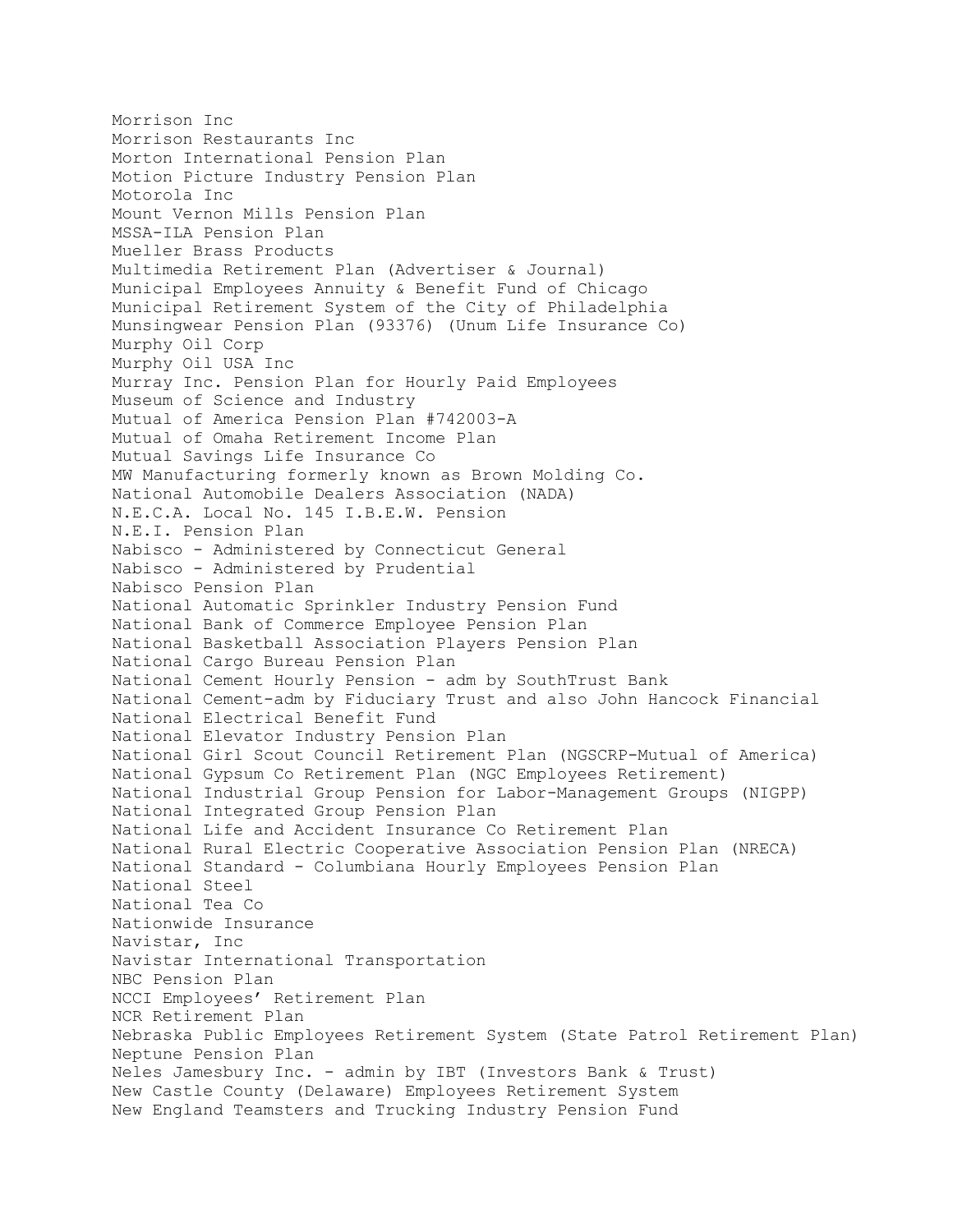New Hampshire Retirement Systems (NHRS) New Jersey Public Employees' Retirement System New Jersey Police and Firemen's Retirement System New Jersey Transit ATU Retirement System New York City Employees' Retirement New York Hotel Trades Council & Hotel Association Pension New York Life Retirement Plan New York State Policemen's and Firemen's Retirement System New York State Retirement System New York State Teamsters Conference Pension & Retirement Fund New York Teachers' Retirement System New York Times Companies Pension Plan Newspaper and Mail Deliverers' Publishers' Pension Fund Newspaper Guild/Publishers - San Francisco & Northern California Niagara Mohawk NJ Transit ATU RETIREMENT PLAN (New Jersey) NL Industries NMU Pension Plan Noble Drilling Employee Retirement Noland Company Improved Retirement Plan Noland Health Services Retirement (was Lloyd Noland Foundation Retirement) Noranda Aluminum Group Retirement Plan Noranda Finance Inc. Subsidiaries & Affiliates Retirement Plan Norfolk Southern Nortel Networks Retirement Income Plan North American Phillips Corp North American Royalties North Carolina Teachers' and State Employees' Retirement System North Carolina Total Retirement Plans Northeast Alabama Regional Medical Center Retirement Northern Indiana Public Service Co Pension Plan Northrop Grumman Northwest Airlines Northwestern Steel and Wire Co Norton Co Norwood Clinic Pension Plan Novartis Corp (DB SVCS Tennessee Inc) or (State Street) NRG Texas Retirement Plan NYNEX Pension NYSA-ILA PENSION TRUST FUND Oakland County (Michigan) Employees' Retirement System Oakland Park General Emp Pension Plan OfficeMax Pension Plan for Salaried Employees-Formerly Boise Cascade) OFS Pension Plan Ohio Carpenters' Pension Fund Ohio Lime Co-United Steelworkers of America Local 24 Pension Ohio Police & Firemen's Disability and Pension Fund Ohio Public Employees Retirement System Ohio Teachers Retirement System Oklahoma Public Employees Retirement System (OPERS) Oklahoma Teachers' Retirement System The Okonite Company Salaried Employees Pension Plan Old Republic International Employees Retirement Plan Olin Chemicals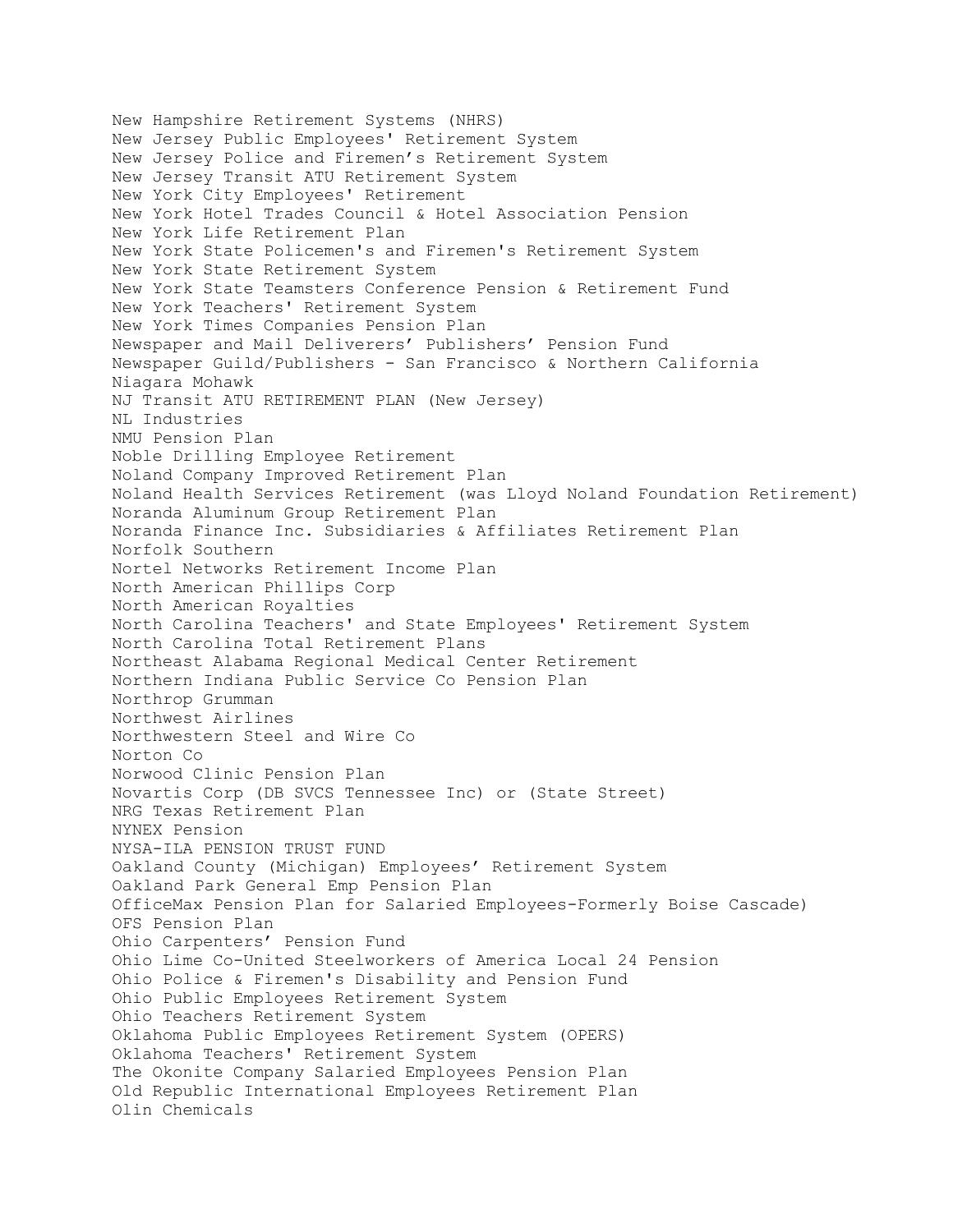OMC (Outboard Marine Corp) OMNOVA Solution Inc OneBeacon Insurance Ontario Teachers' Pension Plan Operating Engineers Pension Trust Fund Opp and Nicolas Mills Retirement Plan (Johnston Industries Inc.) Orange County Employees Retirement System (OCERS) Oregon Public Employees Retirement System (PERS) Orlando Utilities Commission Ormet Pension Plan Oscar Meyer Foods Corp Outboard Marine Corporation Employee Retirement Plan Overnight Transportation Co Owens-Illinois Retirement Plan RAP (Vivendi Universal Retirement Account Plan) P & O Ports NA Pension Plan Pace Industry Union-Management Pension Fund (PIUMPF) Pacific Gas & Electric Retirement Plan Pacific Mutual Pacific States Pension Plan Pacific Telesis Group Packard Hughes Interconnect Pension Plan (State Street) Painters District Council #30 Pension Palm Tran, Inc. Amalgamated Transit Union Local 1577 Pan Am Pension Plan Pan-America Life Insurance Company Paper Industry Union-Management Pension Fund Parade-Mobile Pension Plan (same as Mobile Press Register) Parker Hannifin Corp-Huntsville Hrly Wage Pension Plan Parochial Employees' Retirement System of Louisiana Paul Gresham Jones Truck Line Pension Plan (Transamerica Retirement Sev) Pavers and Road Builders District Council Pension Fund PBGC aka Pension Benefit Guaranty Corporation Peace Officer's Annuity and Benefit Fund of Georgia Pekin Energy administered by Diversified Investment Advisors Pemco Aeroplex Inc (Formerly Hayes International Corp) Penelec Pension Penn Dixie Industries Inc. Cement Division Pennsylvania Electric Company Employee Pension Plan Pennsylvania Public School Employees Retirement System Pennsylvania State Employees Retirement System (Commonwealth) Pension Plan for Employees of United Technologies Electro Systems Pension Plan for Salaried EE of Ciba Specialty Chemicals Corp Pentegra Peoples BancTrust Company, Inc (Peoples Bank & Trust Selma) PepsiCo Hourly Employees Retirement Plan (Fidelity) PERSI - Public Employee Retirement System of Idaho Performance Fibers-Wachovia Bank Pet, Inc. Retirement Plan Peterman State Bank Pfizer Retirement Annuity Plan Pharmacia Pension Plan Phelps Dodge Retirement Plan Philips Electronics North American Corporation Pension Plan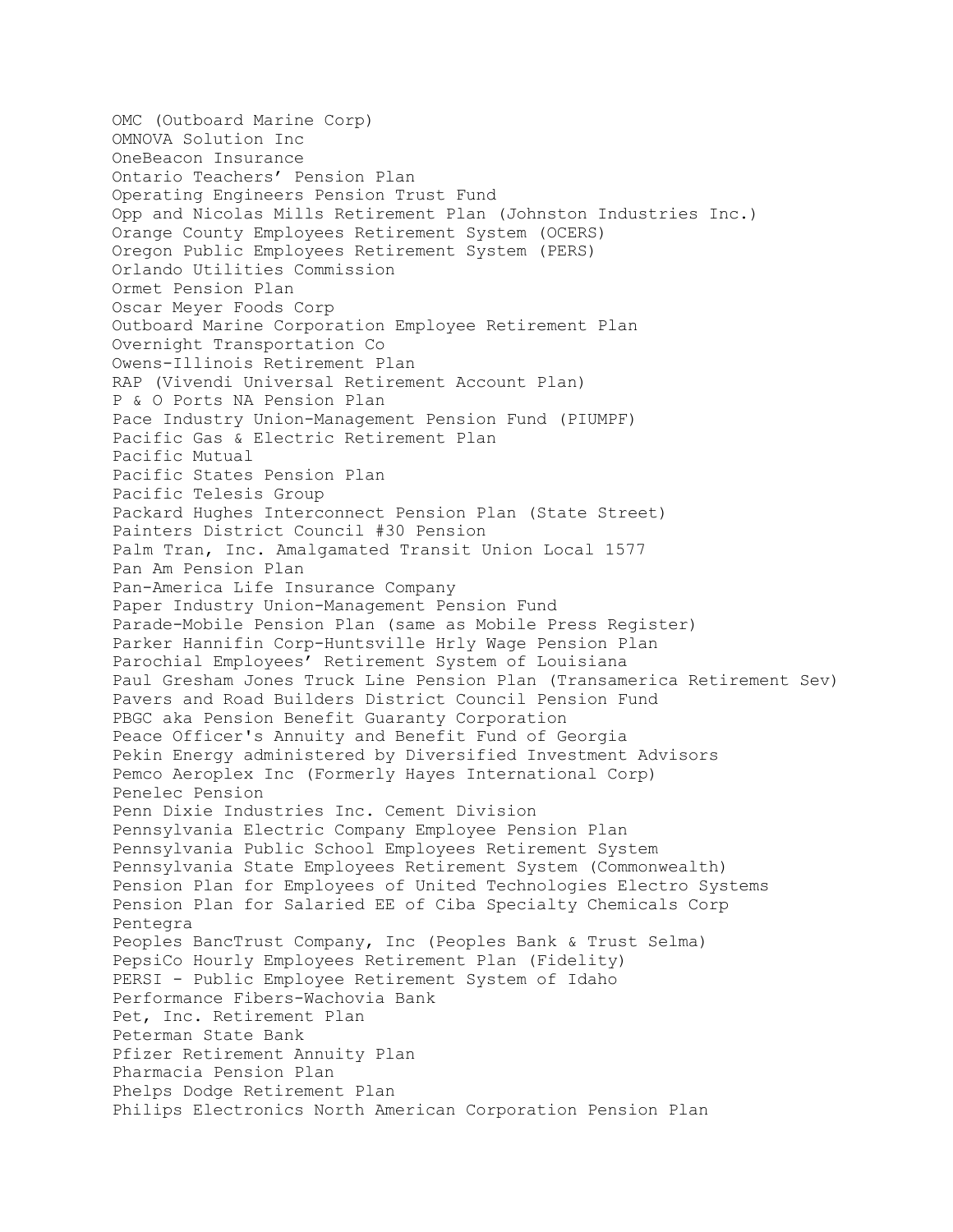Philadelphia Gas Works Philip Morris Companies Inc (Fidelity Investments Institutional Operation Phillips Petroleum Co and Subsidiary and Affiliated Companies Phillips- Van Heusen Corp PHL Corp Master Trust Retirement Plan Pillowtex Corporation Retirement Plan for Salaried Pillsbury Retirement Plan Pipeline Industry Pension Fund Pitney Bowes Pittston Master Trust Plains Cotton Cooperative Association Plantation Pipeline Employee's Annuity Plan Planters Bank & Trust Co Plumbers And Pipefitters National Pension Plan Plumbers Local Union #93 Police & Firemen's Disability and Pension Fund of Ohio Policemen's Annuity & Benefit Fund, City of Chicago PolyOne Merged Pension Plan Porritts & Spencer Inc Port Authority of Allegheny Co Retirement& Disability Allowance Plan Port of Houston Authority Posey Supply, Inc. (Business Planning, Inc, administrator) POTLATCH FOREST PRODUCTS CORP HOURLY EMPLOYEES-MINNESOTA PULP & PAPER DIV (POTLATCH CORP) PPG Retirement Income Plan Pratt Industries-Bell Packaging Salaried (Continental Assurance Co) Praxair Retirement Program Precision Components International, Inc, Retirement Plan (Admin by Mass Mutual) Price Waterhouse Primerica Salaried Retirement Plan Principal Mutual Life Insurance Co Procter & Gamble Pharmaceuticals Retirement Plan for Salaried Employees Production Credit Association Retirement Plan Progress Energy ProMedia Health System (Toledo Hospital) Protective Life Corp Provident Retirement Plan for Salaried Employees Prudential Financial Group Annuity contract GA-5520 Prudential Retirement Plan Public Employees Retirement System of Montana Public Employees Retirement System of Nevada Public Employees Retirement System of Ohio Public Hospital Board of Lauderdale & City of Florence Public School Employees Retirement System (PSERS)-part of Empl Ret Sys of GA Public School Teachers' Pension & Retirement Fund of Chicago Public Service Company of Colorado Retirement Plan Publishers'-Newspaper and Mail Deliverers' Welfare Fund Pullman Inc PVH Corporation Pension Plan (Phillips-Van Heusen) Quaker Chemical Corporation Pension Plan Qualex Inc Base Pension Plan Qualified Retirement Plan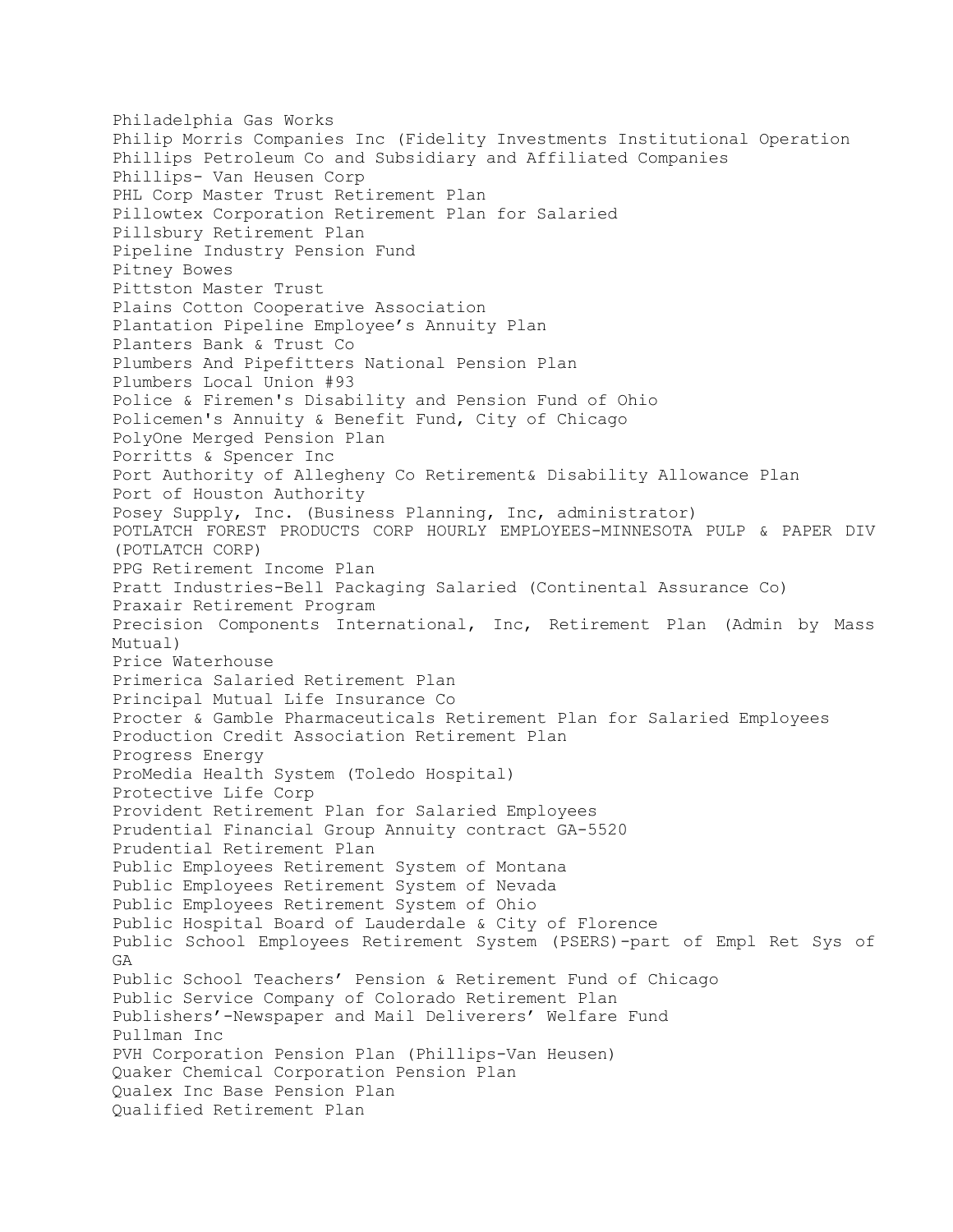Quantegy (formerly Ampex) R. B. Pamplin Corp & Subsidiaries Pension Plan and Trust R.J. Reynolds Tobacco Company RTI aka Republic Technologies International USS/KOBE Steel Ralston Purina Company Ranger Insurance Co Pension Plan Raytheon Aircraft Company Salary Retirement (Formerly Beech Aircraft) Raytheon Bargaining Retirement Plan Raytheon Company Pension Plan for Hourly Employees Raytheon Company Pension Plan for Salaried Employees Raytheon Marine Systems Retirement Plan Raytheon Non-Bargaining Retirement Plan Raytheon Retirement Plan for Engineers & Constructors and Aircraft Credit Employees Raytheon Subsidiary Retirement Plan Reader's Digest Association, Inc (State Street Retiree Services) Redstone Federal Credit Union Regions Retirement Plan Regions Financial corporation (RFC DB/ DISTR AC) Reichhold Retirement Plan Reliance Electric Co Ret Plan (REC Ret Plan Salary & Mgmt) RE-049 Republic Steel Republic Technologies International USS/KOBE Steel (RTI) Retail, Wholesale and Department Store Int'l Union & Industry Pension Retirement Board of County Employees' Annuity & Benefit Fund Retirement Fund Trust- Plumbing-Heating & Piping Industry of Southern CA Retirement Income Pl for EE of the International Assoc of Lions Clubs Retirement Plan for Hourly Employees of Greenville Division of E-Systems Inc Retirement Plan for Hourly Employees of Raytheon IIS-Garland Retirement Plan for Hourly Employees of Raytheon NCS-Florida Retirement Plan for Predelivery Service Corp - A Division of Ford Reynolds Metals Company Pension Plan for Hourly Employees Revere Hourly Pension Plan (Revere Ware Corporation) Revlon UAW Pension Plan Rexam Beverage Can Americas Rexam Pension Plan Reynolds Metals Company-Alloys Plant Rheem Manufacturing Rhode Island Employees Retirement System Rhodes Inc. Riggs Bank NA Risk Sciences Group Inc. Rite Aid Corporation Riverwood International Employees Retirement Plan RJR Nabisco RMI Titanium Company Pension Plan Road Carriers Local 707 Welfare and Pension Funds Roadway Express (National City Bank) Roadway LLC Pension Plan Robertson Ceco Account Pension Plan Roche Retirement Plan of Hoffmann-LaRoche Inc Rockford Area Dairy Industry Local 754 I.B.T. Rockford Powertrain Inc. UAW Local Union 803 Pension Plan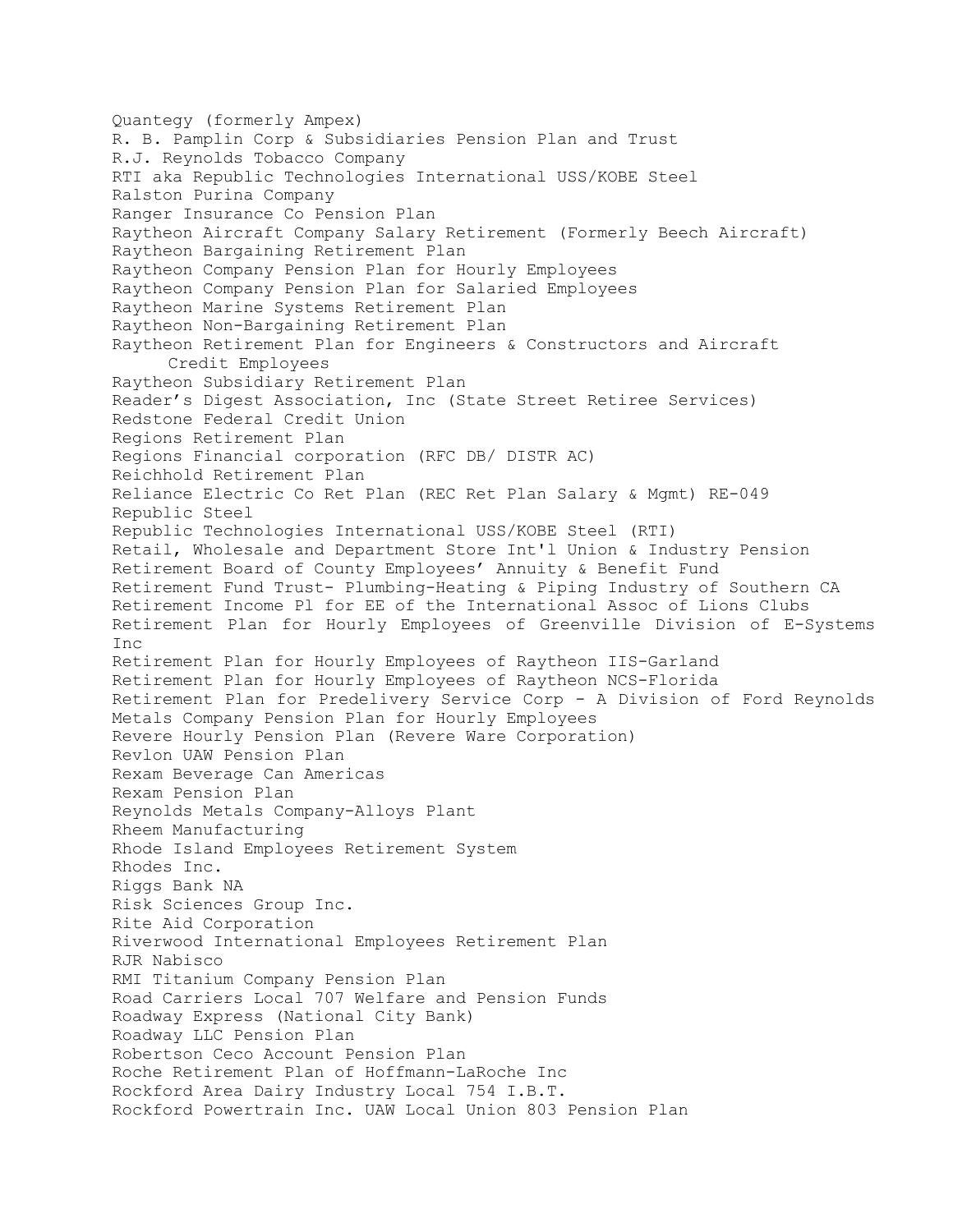Rock Wool Mfg. Company Revised Salaried Ret. Plan Rock-Tenn Company Rockwell Aerospace Salaried Retirement Plan Rockwell Automation Rockwell International Corp Aerospace-Salary. Weekly Retirement Plan Rockwell International-UAW Pension Plan Rohm & Haas Pension Rohr Inc Roskam Automatic Machinery, Inc (MassMutual Life Insurance Co) Royal Crown Bottling Co of Chicago Russell County Commission Russell Corp RWDSU Pension Plan (Retail Wholesale and Department Store Union) Ryan-Walsh Inc Pension Plan for Salaried Employees Ryder System Inc. Ryerson Rykoff-Sexton Inc Pension RPR Pension Plan S.D. Warren Company Cumberland Mills Hourly Employees Ret. Plan Salt River Project Employees' Retirement Plan Samford University (for employees hired before 1-1-13, after is 403B Plan) San Bernardino County Employees Retirement Association San Diego County Employees Retirement Association (SDCERA) San Diego Union-Tribune LLC Retirement Plan San Francisco Employees' Retirement System Sanderson Plumbing Products Employee Retirement Plan Sandia Corporation Retirement Income Plan Sandoz Retirement Plan Sangamo Weston Retirement Plan Sappi (Sappi Fine Paper)– S D Warren Company Sara Lee Corp Consolidated Pension and Retirement Plan (Hillshire Brand) Savannah Electric & Power Co Savannah Foods Pension Plan SBC Communications Inc. Pension Benefit Plan Scapa Group, Inc. Schering-Plough Schlumberger Technologies Corporation Pension Plan Schlumberger Water and Gas USA Schlumberger Well Services and Fairchild Semiconductors Corporation Schneider Electric USA, Inc Pension Plan SCI Systems SCM Corp-Allied Paper Scott Paper Scottsboro Aluminum L.L.C. SCT Yarns SE Alabama Gas District (Principal Life Insurance Company) Seafarers Pension Plan Sears Pension Plan Sedgwick County Kansas Unified School Dist 259 Early Ret. Incentive Plan Seminole Manufacturing Co Pension Plan Sempra Company (Mobile Gas) SENCORP Retirement Plan Sentry (Insurance) Retirement Plan SEPTA - Southeastern Pennsylvania Transportation Authority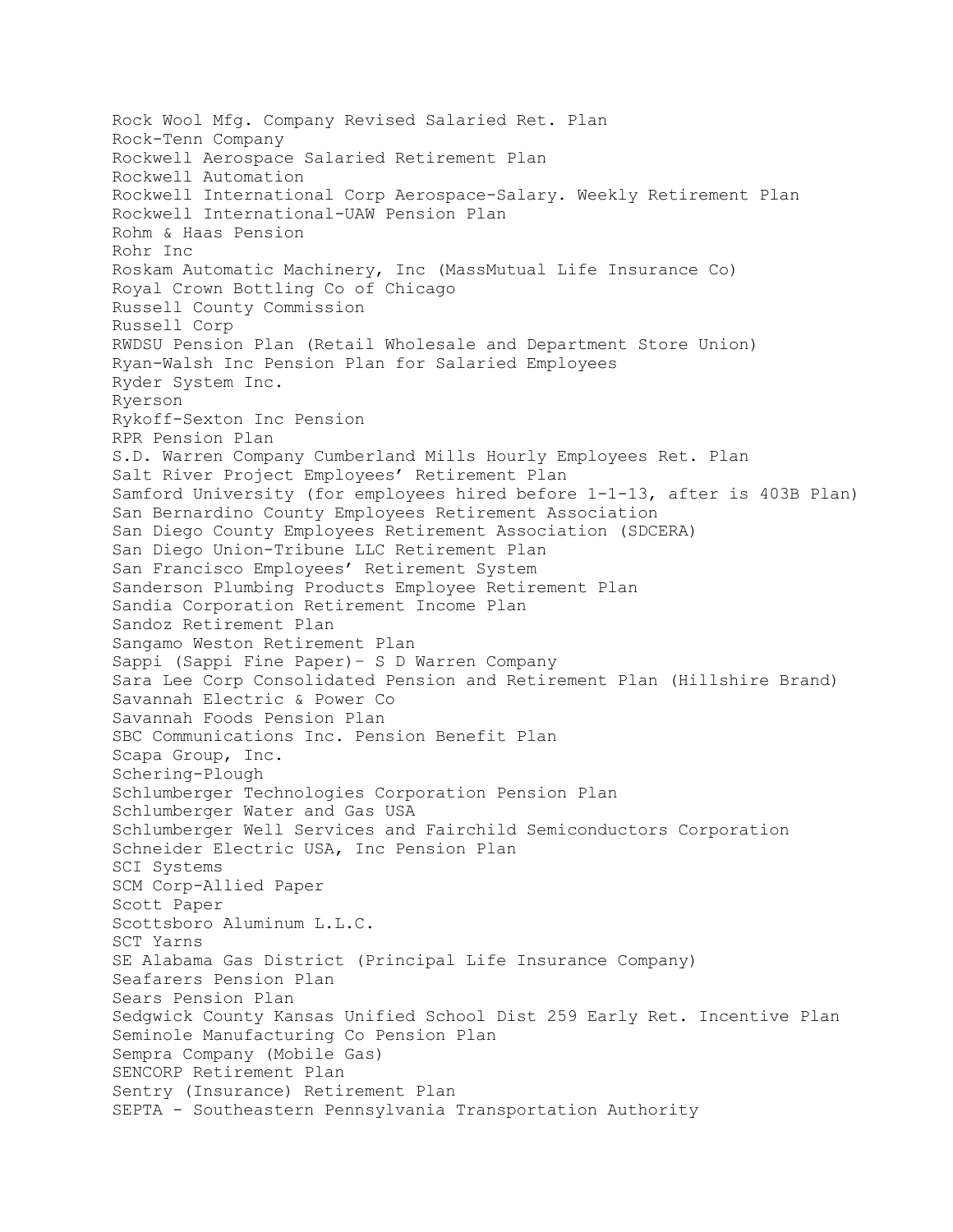Service Employees International Union, AFL-CIO, CLC Seventh-day Adventists Sheet Metal Workers' Local Unions and Councils Pension Fund Sheet Metal Workers' National Pension Fund Sheffield Power, Water & Gas Dept Shelby County (TN) Retirement System Shell Pension Trust Shelter Insurance Employees Retirement Plan Shenango Incorporated Pension Plan Sheriffs Pension & Relief Fund – Louisiana Sherwin Alumina Ret Pl Sherwin Williams Company Salaried Employees' Retirement Plan Shook & Fletcher Supply Co Siemens - Allis Siemens Energy & Automation Simplex Pension Plan Singer Sewing Salaried Employees Retirement Plan Smurfit-Stone Pension Snap-On Inc-administrated by Northern Trust Company Sloss Industries Corporation Pension Plan Soft Drink & Brewery Workers Union Solutia, Inc. SONAT Inc Retirement Plan Sonoco Retirement plan SONOPCO South AL Bancorporation Employees Pension Plan (formerly Monroe Co Bank) South Carolina Retirement System South Highlands Hospital Association Employees Pension Plan South Western Publishing Company Southeastern Pennsylvania Transportation Authority (SEPTA on 1099) Southern Alloy Corporation (Transamerica OCCID life Ins Co) Southern Baptist Convention – Annuity Board of S.B. Convention Southern California IBEW-NECA Pension Plan Southern Co Services Southern Electric International Southern Electrical Retirement Southern Energy Resources Inc Hourly Operations Pension Plan Southern Guaranty Insurance Company Southern Iron Workers Local #709 Pension Fund Southern Life & Health Insurance Co. Revised Retirement Plan Southern Metal Processing Co Southern Natural Gas Co Southern Nuclear Operating Co. Inc. Southern Region of Teamsters Pension Fund Southern Pine Inspection Bureau Southern Precision Corporation Hourly Employees Southern Progress Pension Plan-Banker's Trust Trustee SouthTrust Pension Plan formerly Southtrust Retirement Income Plan Southtrust Retirement Income Plan Specification Rubber Salaried DBP (930008016) admin by Regions Bank Spotsylvania County Public Schools SPX Pension Service Center Square D Company Retirement Plan SRNS Pensions Plan (Savannah River Nuclear Solutions)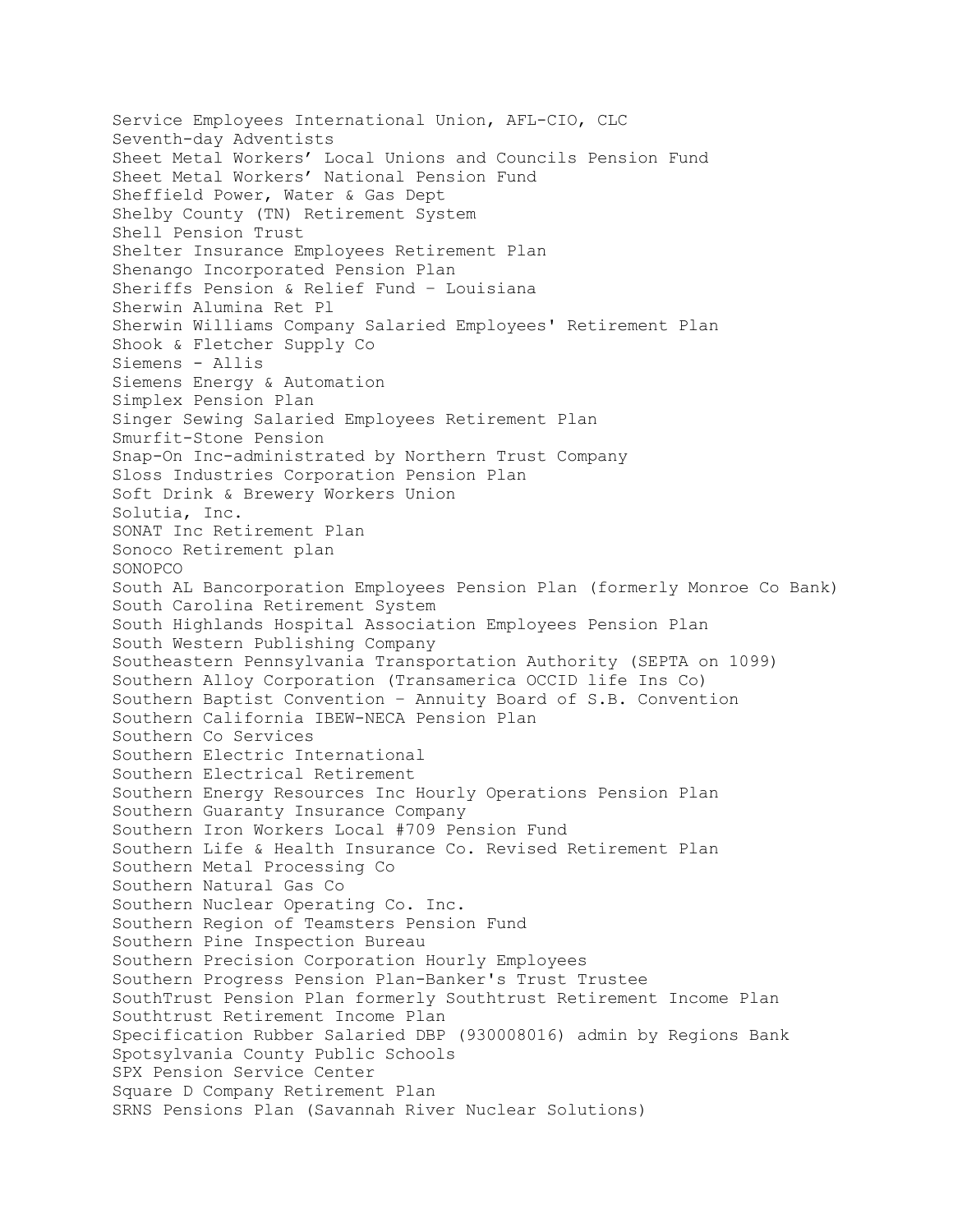St. Paul Travelers Pension Plan Standard-Coosa-Thatcher Pension Plan Standard Register Co Standex International Corporation Retirement Plan #003 State Employee's Retirement System of Illinois State Farm Insurance Companies Retirement (admin by Alight Solutions BPS\*) State of Alaska, Department of Administration, Public Employee's State of New Mexico Educational Retirement Board State of Oklahoma Teachers' Retirement System State Universities Retirement System of Illinois Stauffer Chemical Company Retirement Plan Sterling Plumbing Group Pension Plan Stimpson, Edwin B Company (JP Morgan Chase Bank) Stockham Valves & Fittings Pension Stone & Webster Inc Employees Retirement Plan (JPMorgan Chase Bank) Stone Container Corp Strachan Shipping Company's Retirement Plan Admin by Aurora Nat'l Life Structural Ironworkers Local 1 Pension Trust Fund Suffolk County Carpenters Pension Plan Sunshine Biscuits Pension Plan for Hourly Employees SunTrust Banks, Inc Retirement Plan Supervalu Inc Support Swift Spinning Mills Retirement Plan for Hourly & Salaried Employees Swift Textiles (Dominion Textile(USA)Inc) Swift/Esmark Inc Retirement Plan Swisher International, Inc. Syngenta Pension Plan- (Syng Corp) Syntex U.S. Employees Pension Plan T R Miller Mill Co Inc T&N Industries Tallahassee Memorial HealthCare Inc. (Administered by SunTrust Bank) Tatum Development Corp Retirement Plan TCU Staff Retirement Plan Teachers' Retirement System of Oklahoma Teachers Retirement System of Texas Teamsters Union Local 142 Pension Fund TECO Energy Retirement Plan Tecumseh Products (Administered by Northern Trust) Teecco Employee Retirement Plan Teledyne Brown Engineering Teledyne Continental Motors Teledyne Retirement Plan for Salaried Employees Teledyne Technologies Inc Pension Plan Temple-Inland Retirement Plan Tenneco Retirement Plan Tennessee Consolidated Retirement System Texas County & District Retirement Plan Texas Iron Workers' Pension Plan Textron Pension Plan The 1199 Health Care Employees Pension Fund The Church Pension Fund (Episcopal Church) The Eastern Company's Salaried Employees Retirement Plan The Eli Witt Co Emps Ret Plan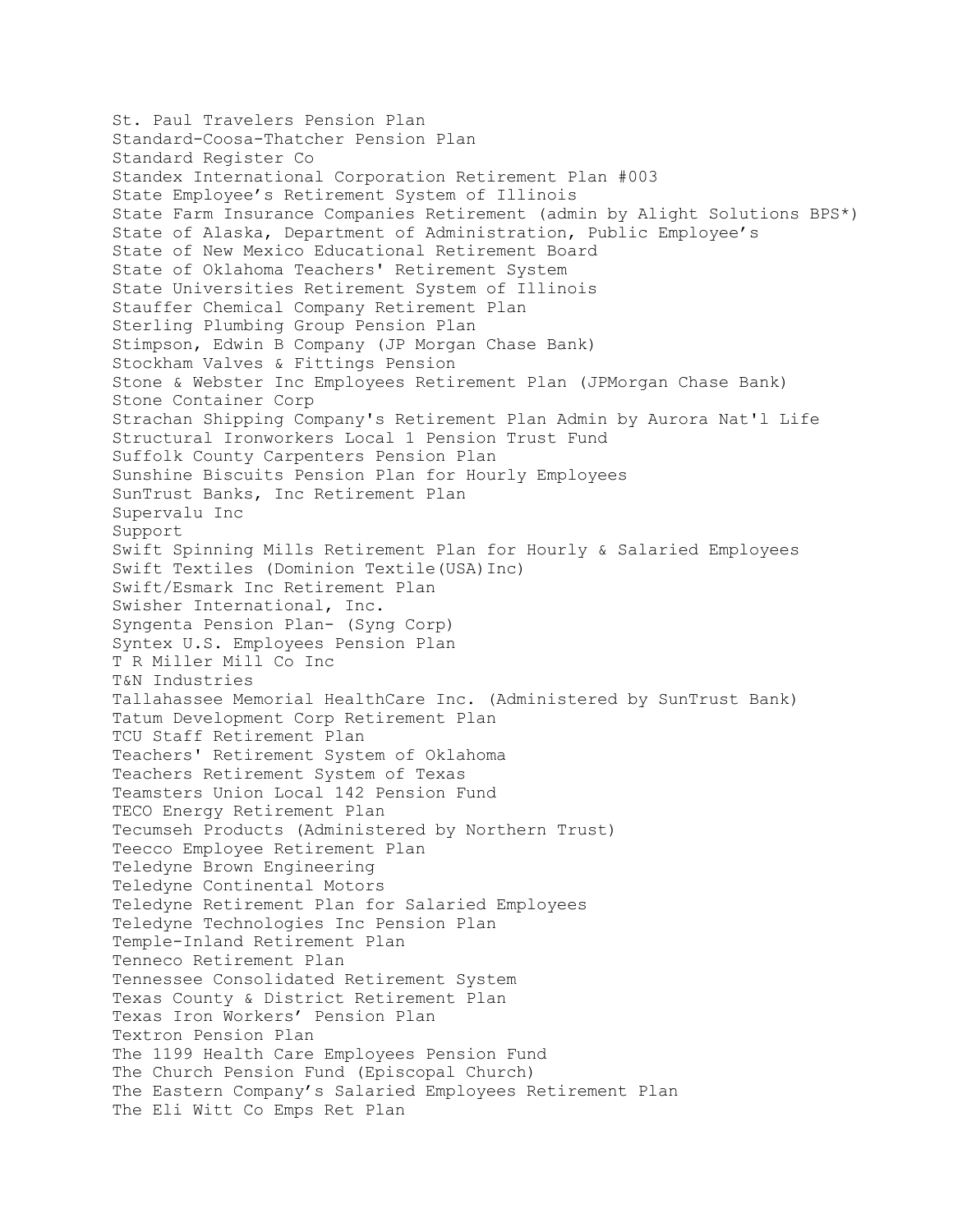The Employee' Retirement System of the City of Milwaukee The Kraft Foods, Inc Hourly Retirement Plan The St Paul Travelers Companies, Inc Thiokol Corp Pension Plan (now Cordant Technologies Inc Pension Plan) Thomas & Betts Pension Plan Thomas Foundries Pension Plan Thomson Holdings Inc. Thomson Newspapers Time Warner Inc Times Publishing Company Pension Plan (St Petersburg FL) Timken Company Tombigbee Electric Cooperative Employees Unit Benefit Tom's Foods Pension Plan for Hourly Employees Tom's Foods Pension Plan for Salaried Employees Torchmark Corp Toshiba America, Inc. Total Petrochemicals USA, Inc (The Northern Trust Company) Town of the City of Andover (MA) Town of Palm Beach Trailways Pension Plan Trane US, Inc Transco Energy Co Retirement Plan Transocean, Inc Trans World Airlines, Inc RP for Pilots (PBGC/Insurance Operations) Transit Management of Southeast Louisiana, Inc (TMSEL) Transport Workers Union-Westchester Private Bus Lines Pension Travelers Pension Plan Tredegar Corporation Retirement Income Plan Tribune Company Employees Pension Plan (Chicago Tribune) Trimfoot Salaried Employees Trinity Industries Inc Tri-State Carpenters & Joiners Pension Fund TRW Salaried Pension Plan TRW Sterling Plant Pension Plan Tuscumbia Board of Public Utilities Employees Pension Plan TWU-WESTCHESTER PRIVATE BUS LINES PENSION TYCO International ltd TCZ UAB Health Services Foundation USI Capital Pension Plan- (Wells Fargo Bank) U. S. Reduction Co UARCO UCAR UCC Employees' Pension Plan UGTC BF Goodrich Salaried Tire Employees' Pension Plan UGTC BF Goodrich Wage Tire Employees' Pension Plan UGTC Pension Plan UGTC Uniroyal Tire Pension Plan Unilever United States, Inc Bestfoods Salaried Union Camp Union Carbide Union Foundry Pension Plan Union Labor Life Insurance Co Union Pacific Corp Union Underwear Company, Inc.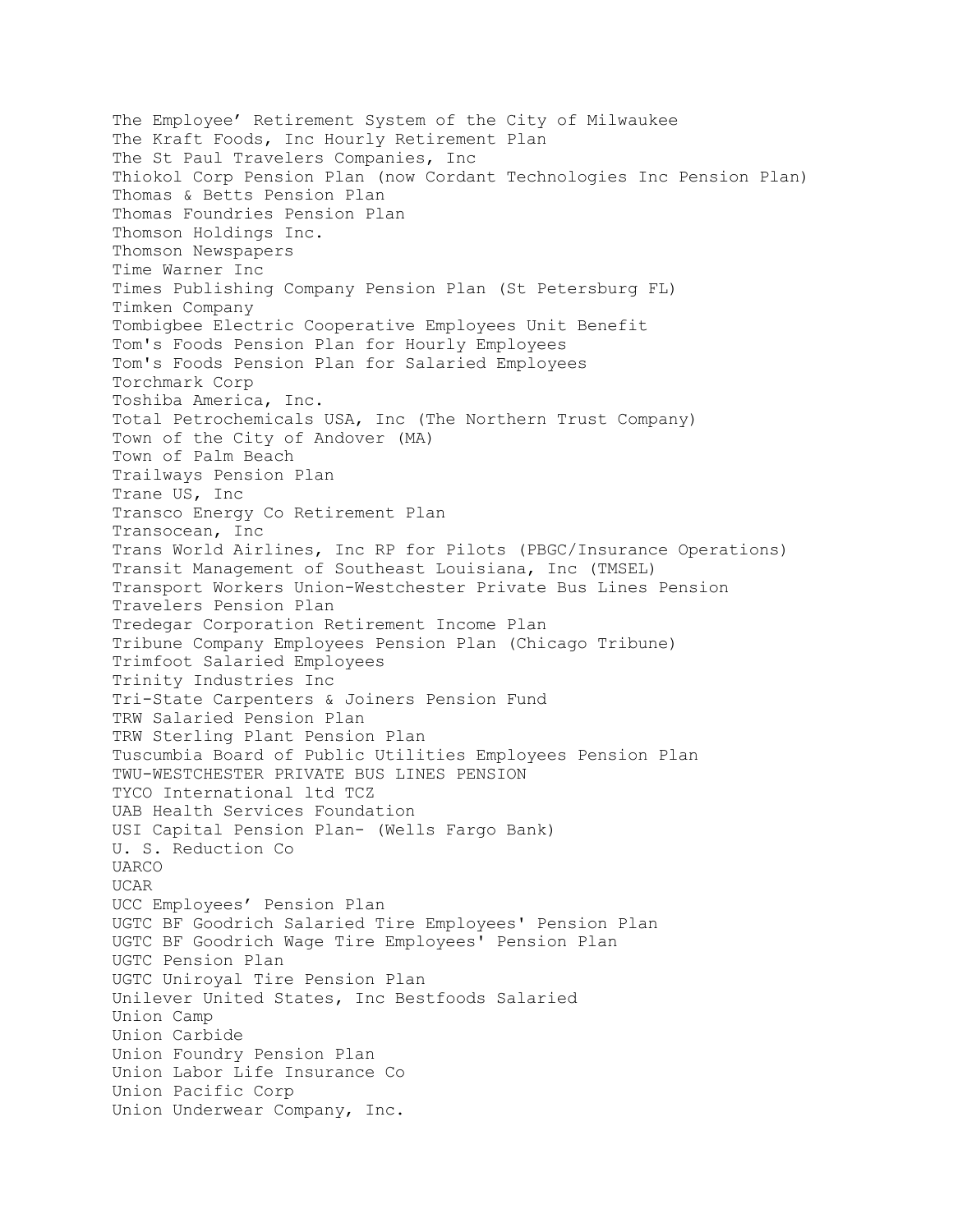Uniroyal Plastics (Jesup) Pension Plan Unisys Pension Plan UNITE Staff Retirement Plan, ACTWU Unit United Airlines United Association Local Union Officers and Employees Pension United Brotherhood of Carpenters & Joiners of America United Cities Gas Company Retirement Plan United Counties Trust Company Retirement Plan United Food & Commercial Workers Unions & Food Employers Trust (UFCW) United Launch Alliance ULA IAM 44 United Launch Alliance ULA IAM 725 United Launch Alliance ULA Salaried United Launch Alliance ULA Space Systems United Methodist Children's Home United Methodist Church (Retired prior to 1982 all income is exempt) United Mine Workers of America Pension Plan United States Pipe & Foundry Company Hourly Employees United States Steel & Carnegie Pension Fund United States Steelworkers of America Staff Pension United Steelworkers of America-Alabama Gas Corp Pension Plan United Teamster Pension Fund A Local 202 United Technologies Corp (UTC) United Union of Roofers Waterproofers and Allied Workers AFL-CIO Universal Underwriters Group Retirement Trust University Federal Credit Union University of Alabama Health Services Foundation, PC Retirement Plan for Select Employees University of California Retirement Plan University of Missouri Retirement, Disability & Death Benefit Plan UNOCAL UNUM Group Pension Plan Unumprovident Corp Upjohn Retirement Plan UPS Retirement Plan USA SRB Retirement Plan (USA United Space Alliance) US Airways US Reduction Co US West Pension Plan USBI (United Technology) Retirement USF&G USG Corp Retirement Plan USLIFE Pension Plan UTC is United Technologies Corp Vanity Fair Corp Verizon Pension Plan for New York and New England Associates Vermont American Corporation Retirement Plan Vestal Manufacturing Company Hourly Employees VF Corp Pension Virgin Islands Government Employees Retirement System Virginia Retirement System Visiting Nurse Association of Mobile (Mutual of America) Visteon Systems Pension Vivendi Universal Retirement Account Plan (RAP) Voith Fabrics - Salaried Plan Vought Aircraft Industries, Inc. (trustee is State Street)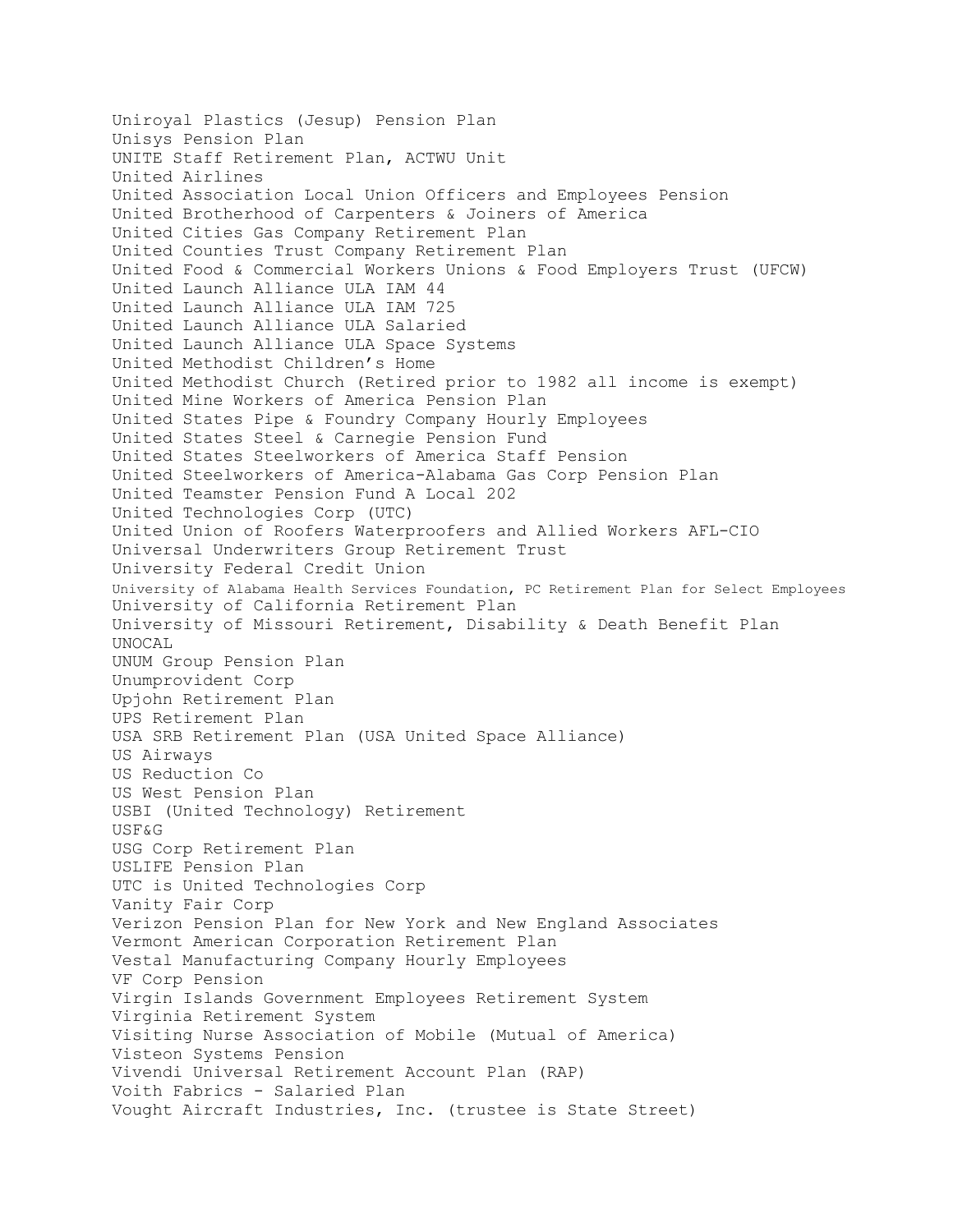Vulcan Materials W. T. Grant Wachovia Pension Plan (WRS retirement Services) Walker Regional Medical Center Pension Plan Walt Disney World & Assoc. Companies Retirement Plan Walter Industries Salaried Employees Pension Plan Warner Lambert Retirement Plan Washington State Law Enforcement Officers' and Fire Fighters' Retirement System (Also referred to as LEOFF Retirement Washington State Teachers' Retirement System Washington Suburban Sanitary Commission (WSSC) Waterloo Industries, Inc (Northern Trust Co) Water Works & Sewer Board of the City of Birmingham (National Bank of Commerce, Trustee) Water Works Equipment Pension Plan W.C. Bradley Pension Plan Wedlo, Inc., Pension Plan admin by Pension Benefit Guaranty Corp Wehadkee Yarn Mills Pension Plan Well Fargo Financial Retirement Plan Werner Co. (Retirement Plan for salaried Employees Werner Holding Co. (DE) West Georgia Eye Care Center Profit Sharing Plan Western Auto Western Conference of Teamsters Pension Western Union Pension Plan Westervelt Company Retirement Plan administered by StateStreet Westinghouse Pension Plan Westpoint Stevens Inc Hourly Retirement Plan Westpoint Stevens Inc Retirement Plan Wex-Tex Industries Inc. Pension Plan and Trust-623851169 Weyerhaeuser Company (Vanguard Fiduciary Trust Company) Wheelabrator (Administered by Pacific Life acct # will have 25827) Wheeling Police Pension Fund Wheland Foundry (American General) White Consolidated Industries Affiliated Salaried Plan Whitney National Bank Retirement Plan Whittaker Corp Westinghouse Savannah River Co Will County Local 174 Carpenters Pension Fund William Wurzabch Co, Inc. admin by Mass Mutual Life Insurance Williams Pension Plan Willis North America Inc Pension Plan Wingfoot Corp Winston Co Hospital as Burdick-West Memorial Hos (adm Lincoln Life Ins) Winston-Salem Police Officers' Retirement System Winterthur Pension Plan admin by Prudential Retirement Wisconsin Retirement System Witco Corporation Retirement Plan Witco Senior Executive Retirement Plan Wolverine Tube Inc Retirement Plan admin by Prudential Bank & Trust Co. Woodmen of the World Woolworth Retirement Plan World Color Worldspan Pension Plan Wyle Electronics paid through Principal Life Insurance Co.